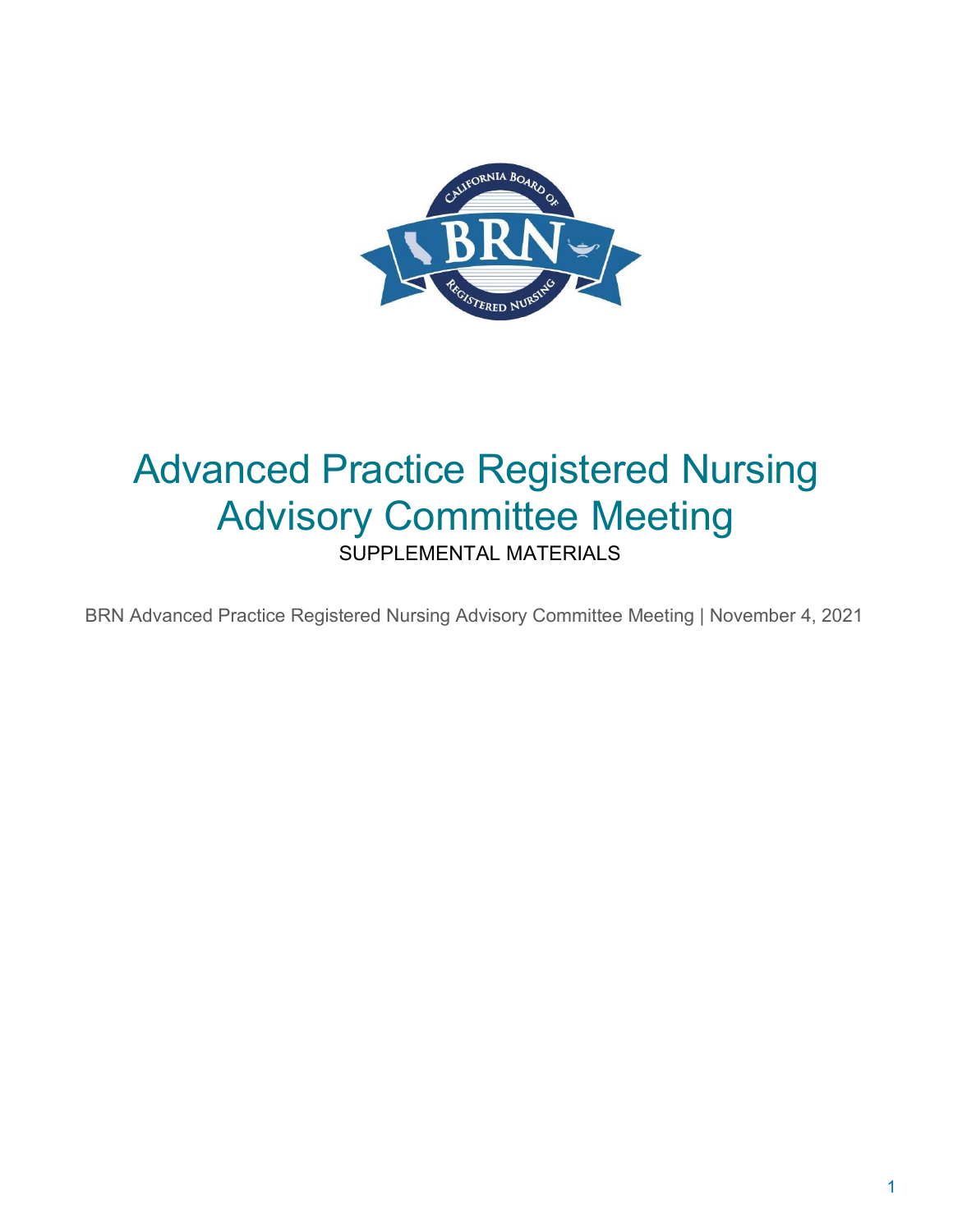### **Table of Contents**

| 5.0 Discussion and Possible Action: Approval of summary and overview document regarding                                                                                                                                                       | $12 \overline{ }$ |
|-----------------------------------------------------------------------------------------------------------------------------------------------------------------------------------------------------------------------------------------------|-------------------|
| 6.0 Discussion and Possible Action: Review and discuss communication pathway(s) for<br>APRN Advisory Committee collaboration/communication with other advisory committees                                                                     | . 20              |
| 7.0 Discussion and Possible Action: Regarding filling two vacancies on the APRN Advisory<br>Committee (one Certified Nurse Midwife member vacancy and one Nurse Practitioner                                                                  | 22                |
| 8.0 Discussion and Possible Action: Report by the four APRN Advisory Committee<br>subcommittees on recommended revisions, if any, on FAQs related to the advanced<br>practice professionals within the purview of the APRN Advisory Committee | 24                |
| 9.0 Discussion and Possible Action: Regarding specific formulary concerns and APRN                                                                                                                                                            | 26                |
| 10.0 Discussion and Possible Action: Establish and vote on a schedule for the APRN                                                                                                                                                            | 288               |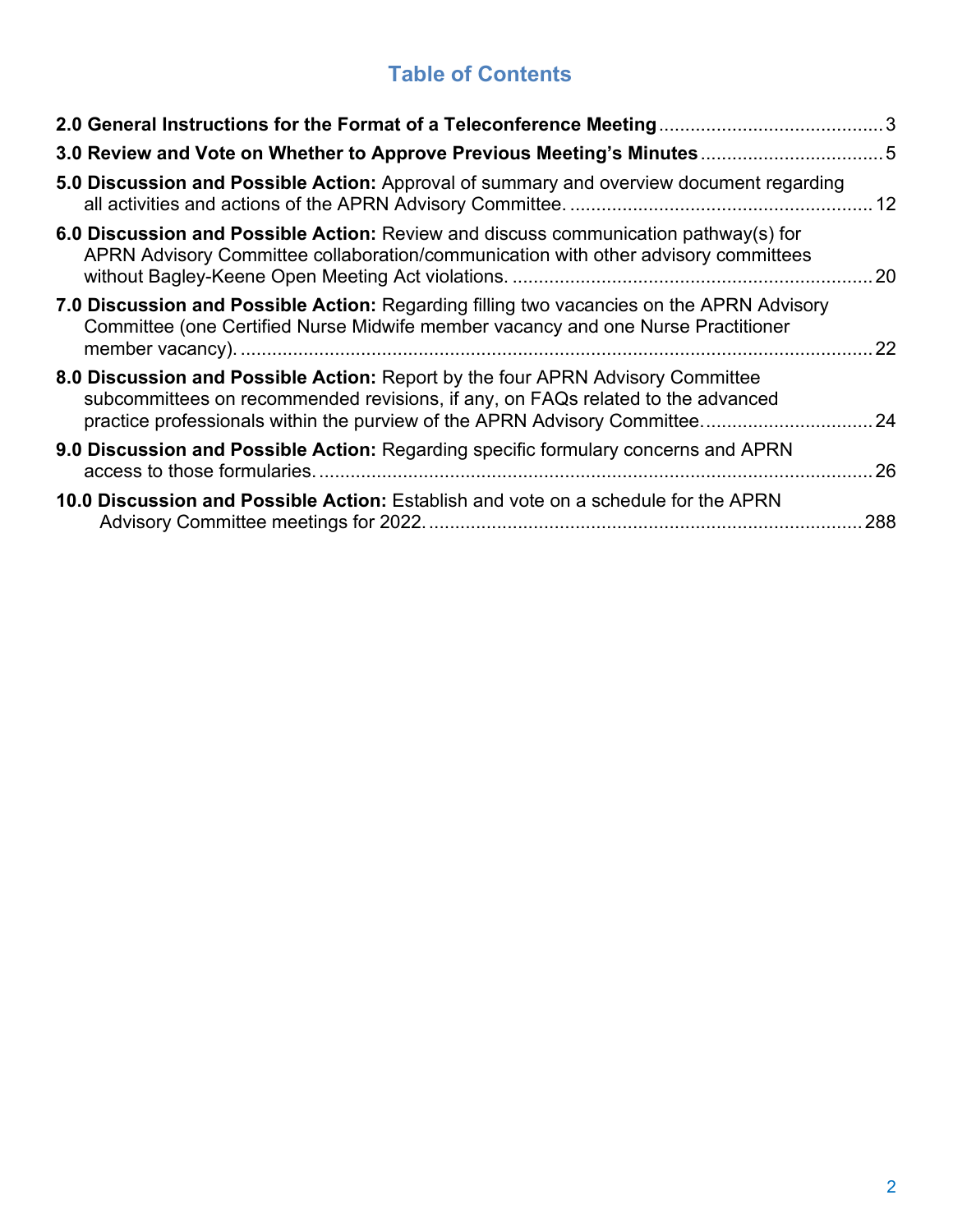

# Agenda Item 2.0

### <span id="page-2-0"></span> **General Instructions for the Format of a Teleconference Meeting**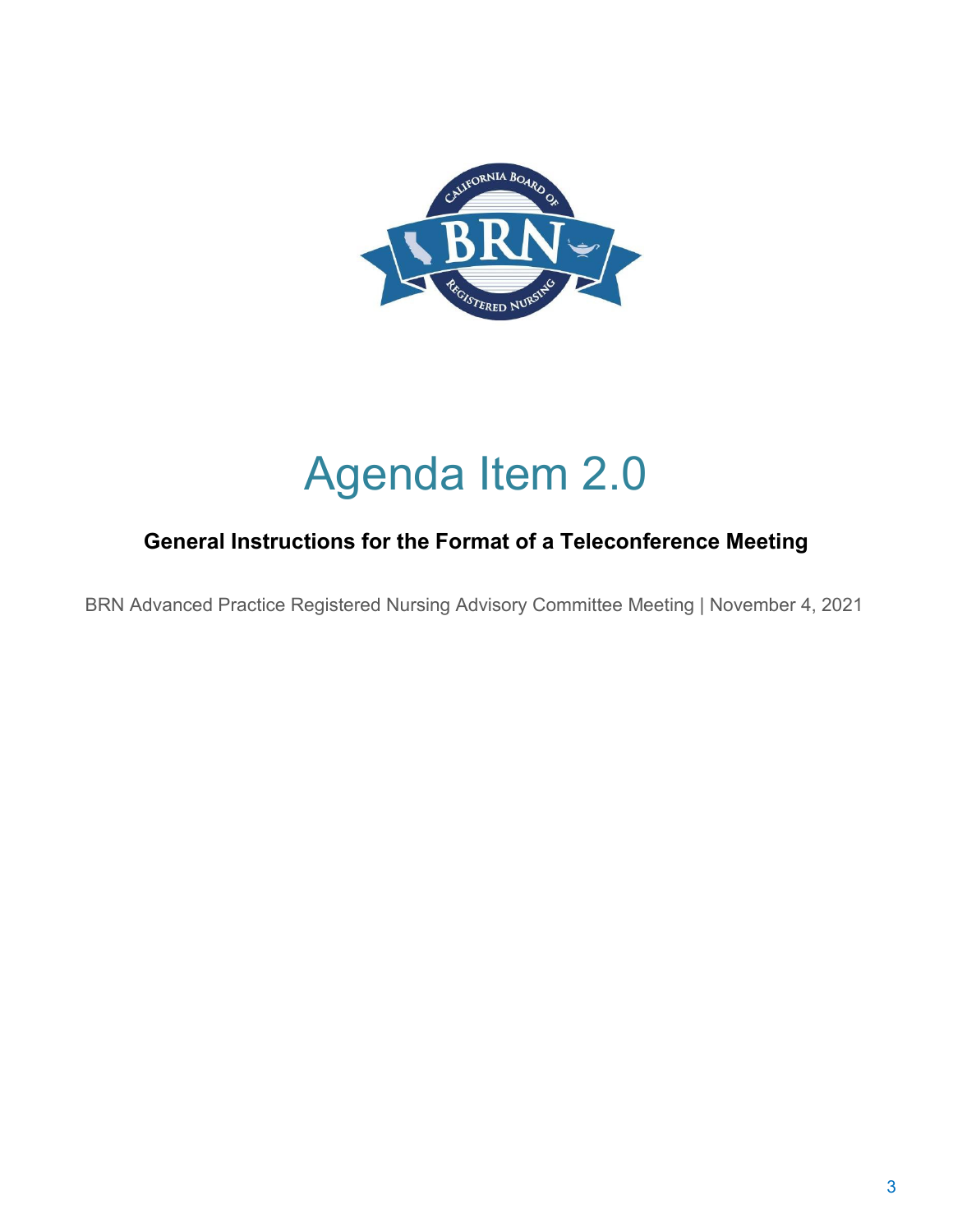## **Participating During a Public Comment Period**

If you would like to make a public comment:



**3.** In the 'Q & A' panel, type "I would like to make a comment". You will be identified by the name or moniker you used to join the WebEx session, your line will be opened (**click the 'Unmute me' button**), and you will have **2 minutes** to provide comment. Every effort is made to take comments in the order which they are requested.

**NOTE:** Please submit a new request for each agenda item on which you would like to comment.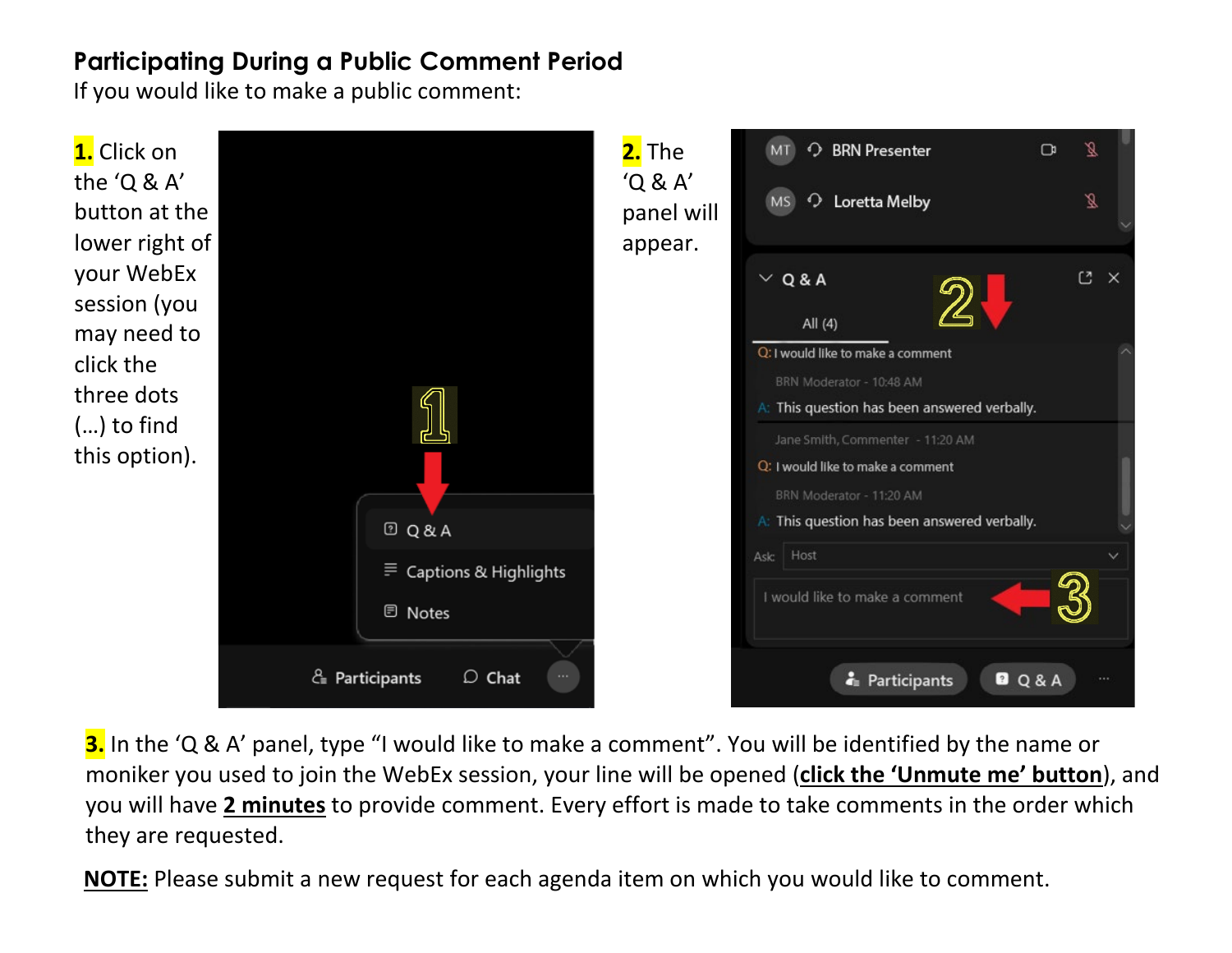

# Agenda Item 3.0

### <span id="page-4-0"></span>**Review and Vote on Whether to Approve Previous Meeting's Minutes**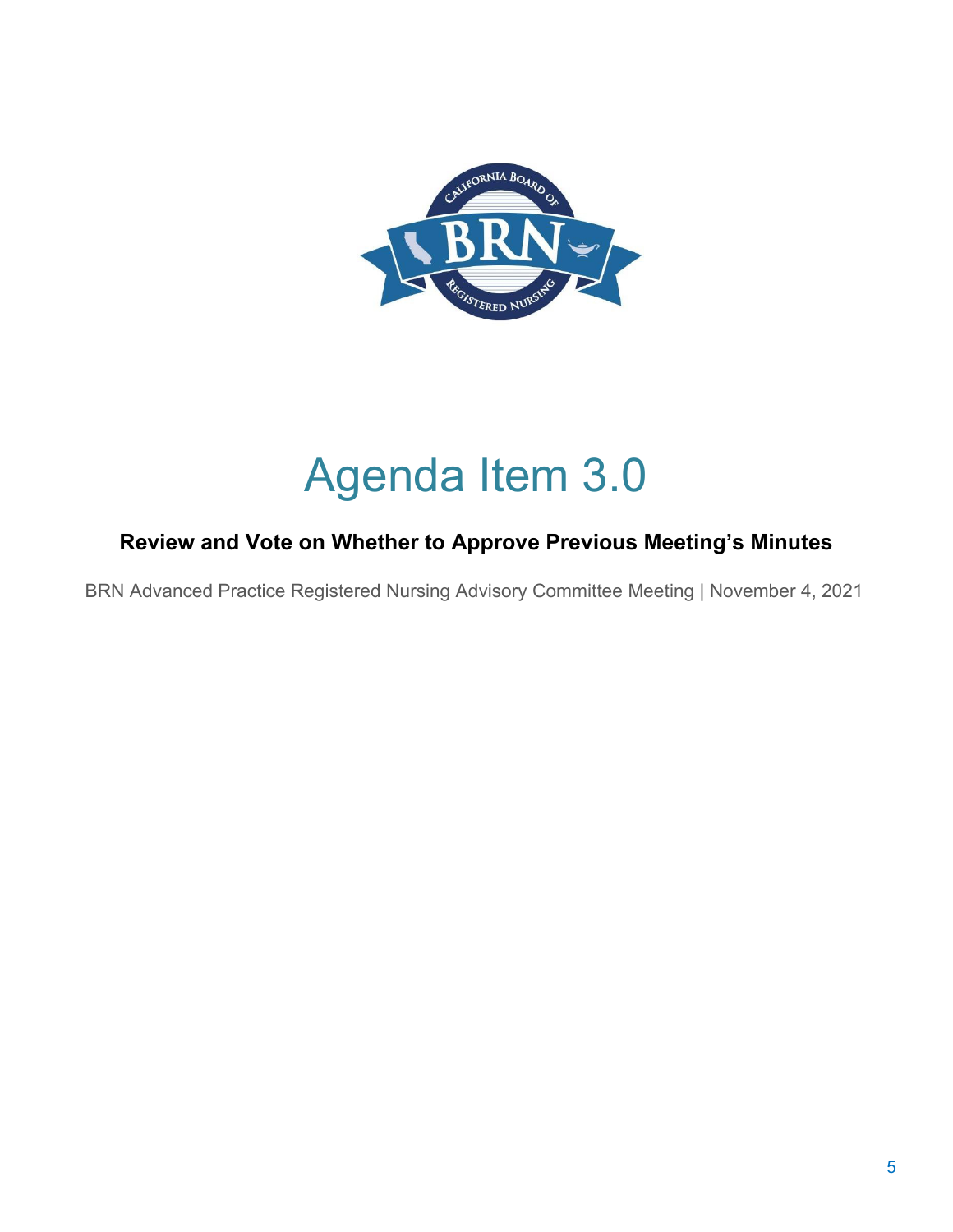

#### **BOARD OF REGISTERED NURSING ADVANCE PRACTICE REGISTERED NURSING (APRN) ADVISORY COMMITTEE**

#### **MEETING MINUTES**

|            | <b>DATE:</b>                        | July 22, 2021                                                                                                                                                                                                  |
|------------|-------------------------------------|----------------------------------------------------------------------------------------------------------------------------------------------------------------------------------------------------------------|
|            | <b>START TIME:</b> 11:00 a.m.       |                                                                                                                                                                                                                |
|            |                                     | <b>LOCATION: NOTE:</b> Pursuant to the provisions of Governor Gavin Newsom's<br>Executive Order N-08-21, dated June 11, 2021, a physical<br>meeting location was not provided.                                 |
| $11:13$ am | 1.0                                 | Call to Order, Roll Call, Establishment of a Quorum Mitchell<br>Erickson, Chair, called the meeting to order at 11:13 am. All<br>Members present, except for Danielle Blum. Quorum<br>established at 11:15 am. |
|            | <b>Committee</b><br><b>Members:</b> | Mitchel Erickson, NP-Chair<br>Karyn Karp, CRNA-Vice Chair<br>Charlotte Gullap-Moore, DNP, MSN, ANP-BC<br><b>Garrett Chan, CNS</b><br>Jane Perlas, NP<br>Sandra Bordi, CRNA<br>Danielle Blum, CNM (absent)      |

 Reza Pejuhesh, BRN Legal Attorney **BRN Staff** Loretta Melby, MSN, RN, Executive Officer **Representatives:** Evon Lenerd Tapps, Assistant Executive Officer Janette Wackerly, MBA, BSN, RN, SNEC McCaulie Feusahrens, Chief of Licensing Division

11:15 am **2.0 General Instructions provided for the Format of a Teleconference Call** 

Elissa Brown, CNS Hilary Reyes, CNM

- 11:17 am **3.0 Review and Vote on Whether to Approve Previous Meeting's Minutes**   $\triangleright$  February 4, 2021
	- **Discussion** Mitchell Erickson opened and presented the minutes. No Committee Discussion.

**Public Comment** No Public Comments. **for Agenda Item 3.0** 

- **Motion:** Elissa Brown: Motioned to accept the minutes.
- **Second: Sandra Bordi**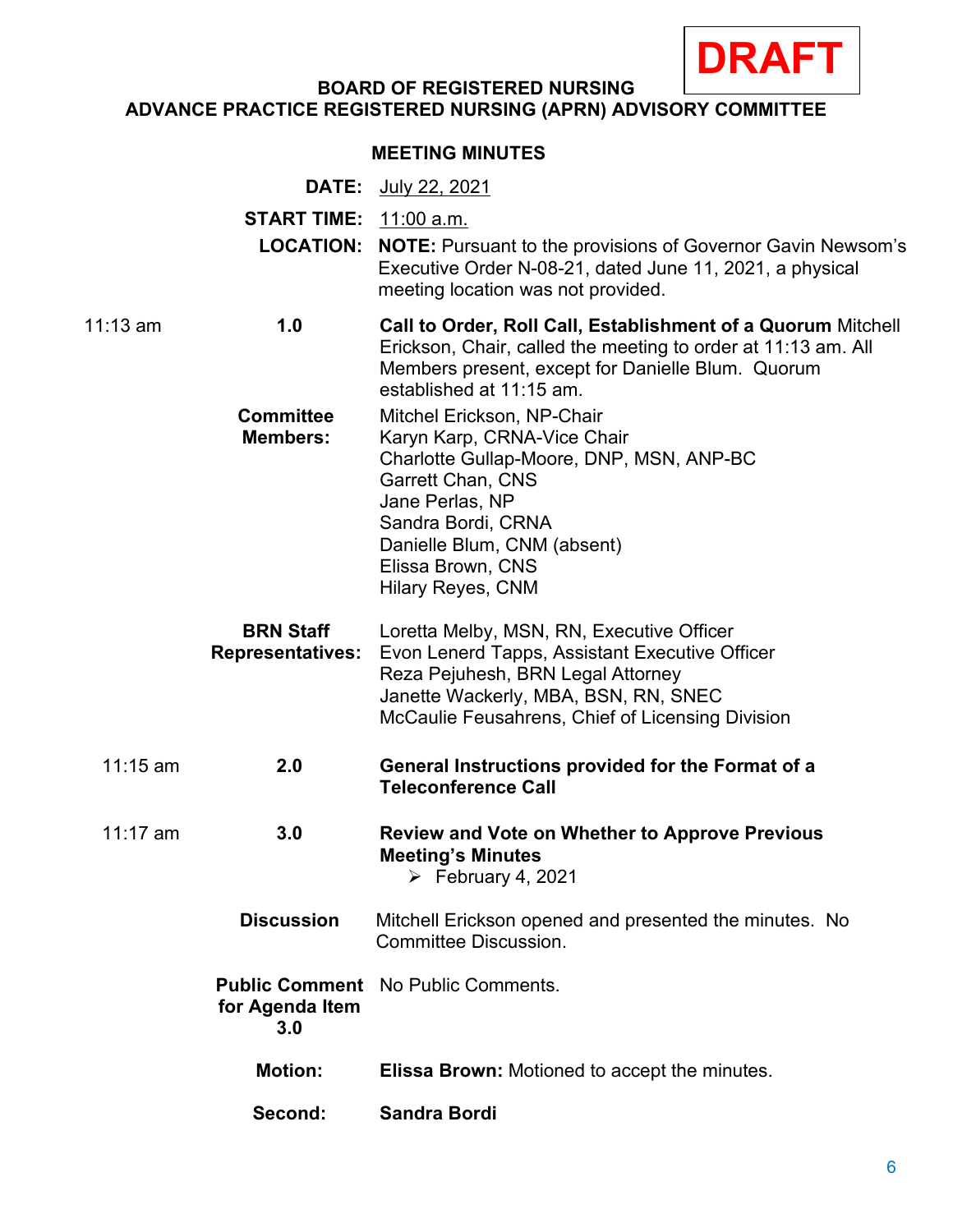| <b>Vote</b>                                         |  |  | $ME$   KK   CGM   GC   JP   SB   DB   EB   HR |  |  |  |  |
|-----------------------------------------------------|--|--|-----------------------------------------------|--|--|--|--|
|                                                     |  |  | Y   Y   Y   Y   Y   AB   Y                    |  |  |  |  |
| Key: Yes: Y  No: N  Abstain: A  Absent for Vote: AB |  |  |                                               |  |  |  |  |

| $11:21$ am<br>4.0 |                   | <b>Public Comment for Items Not on the Agenda</b><br>Note: The Committee may not discuss or take action on any<br>matter raised during the Public Comment section that is not<br>included on this agenda, except to decide whether to place the<br>matter on the agenda of a future meeting. (Gov. Code, §§<br>11125 and 11125.7, subd. (a).) |
|-------------------|-------------------|-----------------------------------------------------------------------------------------------------------------------------------------------------------------------------------------------------------------------------------------------------------------------------------------------------------------------------------------------|
|                   |                   | Michelle Pere-Ryan: Commented on NPAC and asked how<br>information is going to be shared between Committees.                                                                                                                                                                                                                                  |
|                   |                   | <b>Garrett Chan:</b> Asked Reza for feedback on the prior comment.                                                                                                                                                                                                                                                                            |
|                   |                   | <b>Reza Pejuhesh:</b> Explained that the committee could add this<br>topic to a future agenda for discussion.                                                                                                                                                                                                                                 |
|                   |                   | Mitch Erickson: Noted that he will include it on the agenda for<br>the next meeting.                                                                                                                                                                                                                                                          |
|                   |                   | <b>Lisa Lee:</b> Requested information on the process to present to<br>the Board regarding independent practice for NPs to administer<br>Botox.                                                                                                                                                                                               |
|                   |                   | Loretta Melby: Provided her email address for contact.                                                                                                                                                                                                                                                                                        |
|                   |                   | <b>Jeannie Meyer:</b> President for CACNS, introduced herself and<br>explained that Garrett invited her to attend.                                                                                                                                                                                                                            |
| 11:31 am          | 5.0               | <b>Discussion and Possible Action: Regarding Board Advisory</b><br>or Frequently Asked Question (FAQ) language to be consistent<br>with Centers for Medicare and Medicaid Services (CMS)<br>reference to APRNs' (Clinical Nurse Specialists and Nurse<br>Practitioners) ability to certify and recertify home care services<br>in California. |
|                   | <b>Discussion</b> | Mitch Erickson: Opened and summarized the agenda and turned<br>over to Elissa Brown and Charlotte Gullap-Moore.                                                                                                                                                                                                                               |
|                   |                   | <b>Elissa Brown:</b> Spoke about an advisory or FAQ and fit better as<br>a FAQ. Summarized the FAQ need and went over the AIS and the<br>FAQ <sub>s</sub> .                                                                                                                                                                                   |
|                   |                   | <b>Charlotte Gullap-Moore:</b> Asked if they should add an additional<br>section on how it will apply to AB 890 and the 103 and 104 NPs.                                                                                                                                                                                                      |

**Mitch Erickson:** Under current status it's best to guide the public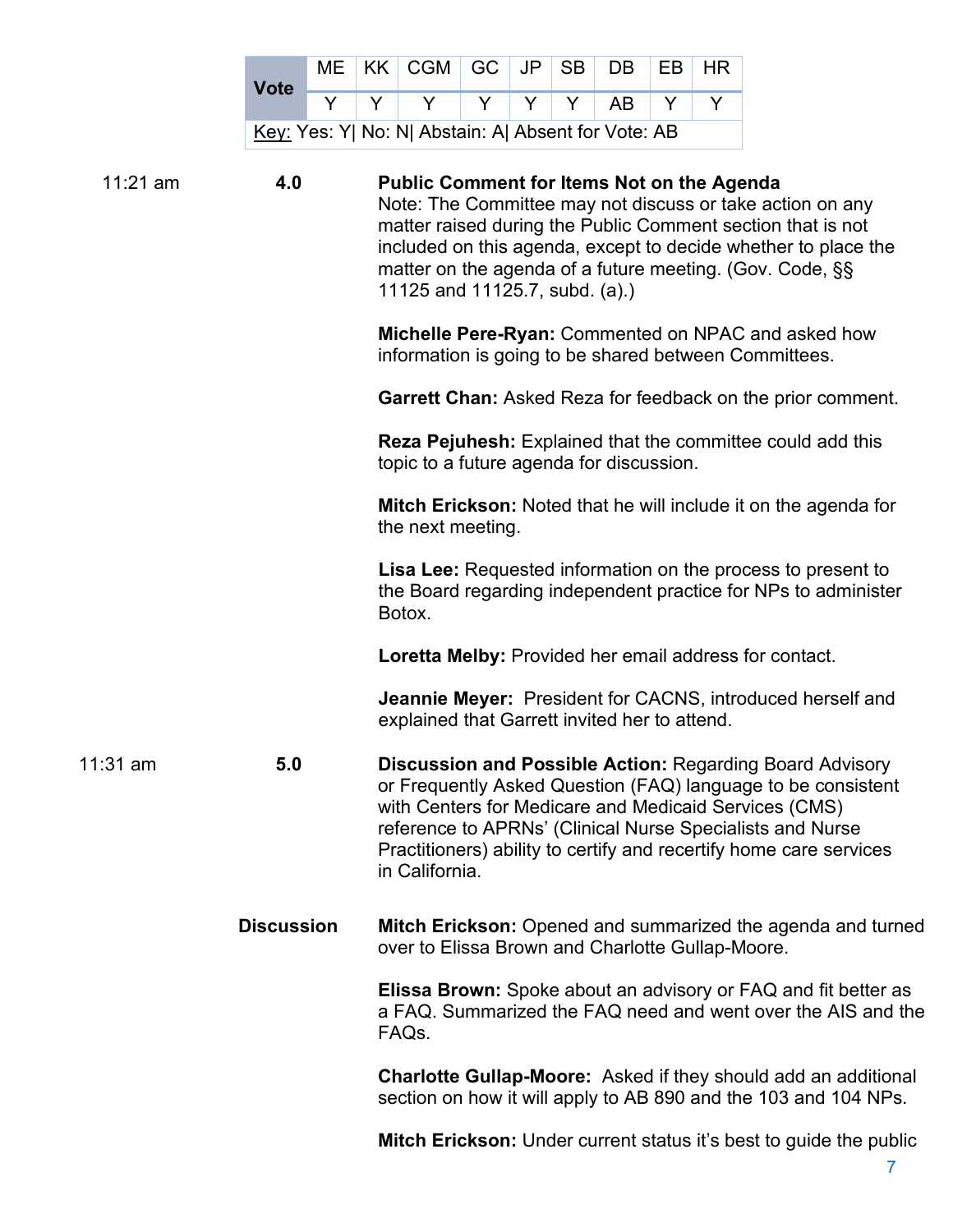on what the current status is rather than the future status as that remains unknown. Explained this was raised again at the NPAC so he wanted to get it updated onto the web.

#### **Public Comments** No public comments **for Agenda Item 5.0:**

 changes made by BRN staff. **Motion: Mitchell Erickson:** Accept as written with non-substantive

**Second: Elissa Brown** 

| <b>Vote</b> |  | $ME$   KK   CGM   GC   JP   SB   DB   EB   HR       |  |  |  |
|-------------|--|-----------------------------------------------------|--|--|--|
|             |  | $Y Y   Y   Y   Y   Y   Y   A B   Y  $               |  |  |  |
|             |  | Key: Yes: Y  No: N  Abstain: A  Absent for Vote: AB |  |  |  |

11:50 am **6.0 Discussion and Possible Action:** Regarding filling two vacancies, one Certified Nurse Midwife member vacancy and one Nurse Practitioner member vacancy.

> **Discussion Hilary Reyes:** Explained that she has been a member of the prior NMAC and APRN Advisory Committees and, although it is a lot of meetings, she can do both.

> > committees and would have to look at the law/rules. **Reza Pejuhesh:** Stated that the main concern is conflicts of interest. It's unusual to have the same member on multiple

 **Hilary Reyes:** Stated that she will transition off and stay on until a replacement can be made.

**Mitch Erickson:** Asked about filling the vacant positions.

 and the APRN Advisory Committee Liaison. Further explained **Loretta Melby:** Explained that the future of the APRN Advisory Committee is being discussed and she will meet with Legal, DCA that there are the same comments being made at other Advisory Committee meetings.

 Members expressed concerns about free speech and Reza examples. Restated the need to follow the Bagley-Keene Open Meeting Act. clarified that there are limitations to free speech and provided

 **Loretta Melby:** Explained the concerns and why this was brought to the Board.

**Mitch Erickson:** Stated that, although unintentional, there have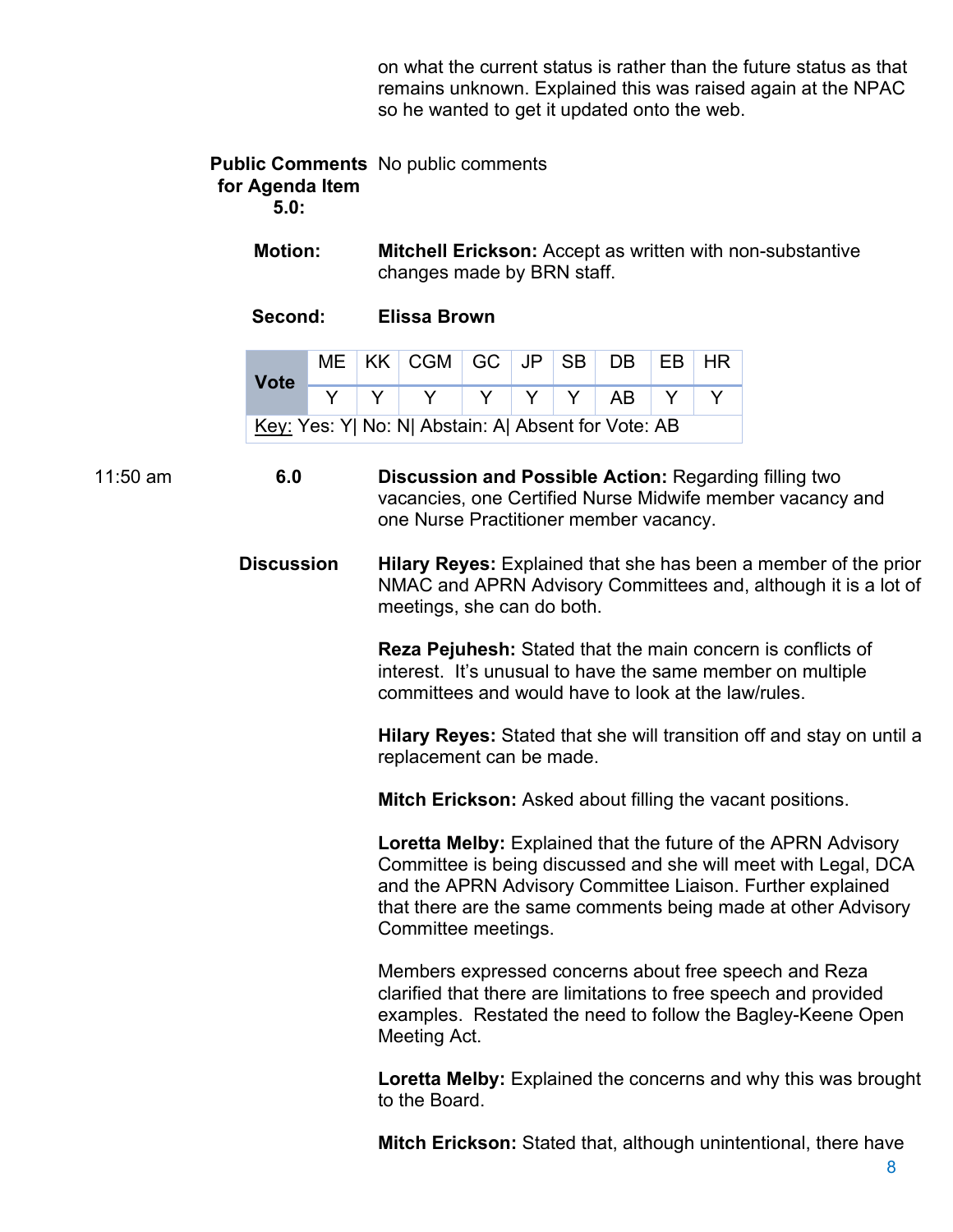been breaches in the Bagley-Keene Act before.

|                    | <b>Motion</b>           | No motion or action taken.                                                                                                                                                                                                                                                                                                                                                                                                                                             |
|--------------------|-------------------------|------------------------------------------------------------------------------------------------------------------------------------------------------------------------------------------------------------------------------------------------------------------------------------------------------------------------------------------------------------------------------------------------------------------------------------------------------------------------|
|                    | for Agenda Item<br>6.0: | <b>Public Comments</b> No public comments                                                                                                                                                                                                                                                                                                                                                                                                                              |
| $12:21 \text{ pm}$ | 7.0                     | Discussion and Possible Action: Establish the process for<br>the APRN Advisory Committee's review of the Board<br>Advisories or FAQs by practice specialty.                                                                                                                                                                                                                                                                                                            |
|                    | <b>Discussion</b>       | <b>Mitch Erickson:</b> Opened the agenda item and presented all<br>the advisories. Further explained that several are very old.                                                                                                                                                                                                                                                                                                                                        |
|                    |                         | <b>Elissa Brown:</b> Requested the committee set up a process<br>and volunteered to review the CNS advisories.                                                                                                                                                                                                                                                                                                                                                         |
|                    |                         | <b>Mitch Erickson:</b> Suggested dividing the advisories and<br>provide any suggestions for updates during the November<br>meeting.                                                                                                                                                                                                                                                                                                                                    |
|                    |                         | Loretta Melby: Explained that they could review in<br>subcommittees without violating Bagley-Keene Act and<br>present to the whole Committee in November.                                                                                                                                                                                                                                                                                                              |
|                    |                         | <b>Hilary Reyes: Requested clarification on whether the</b><br>advisories should be reviewed in the APRN Advisory<br>Committee or the NPAC and NMAC.                                                                                                                                                                                                                                                                                                                   |
|                    |                         | Loretta Melby: Explained that NPs would be through NPAC<br>and CNMs would be through NMAC, but the others could be<br>reviewed and discussed here.                                                                                                                                                                                                                                                                                                                     |
|                    |                         | Mitch Erickson: Questioned why the APRN Advisory<br>Committee would be precluded from reviewing/providing input<br>for NPs and CNMs.                                                                                                                                                                                                                                                                                                                                   |
|                    |                         | Loretta Melby: Explained and read the statute.                                                                                                                                                                                                                                                                                                                                                                                                                         |
|                    |                         | <b>Reza Pejuhesh:</b> Explained that this is another example of<br>overlap and how it can be challenging. Further explained that<br>the APRN Advisory Committee is not precluded from providing<br>input on NPs and CNMs; however, the NPAC and NMAC<br>committees are charged with that task by law. Therefore,<br>those committees are required to advise and make<br>recommendations to the board on all matters relating to,<br>respectively, NP and CNM practice. |

**Elissa Brown:** Suggested that the APRN Advisory Committee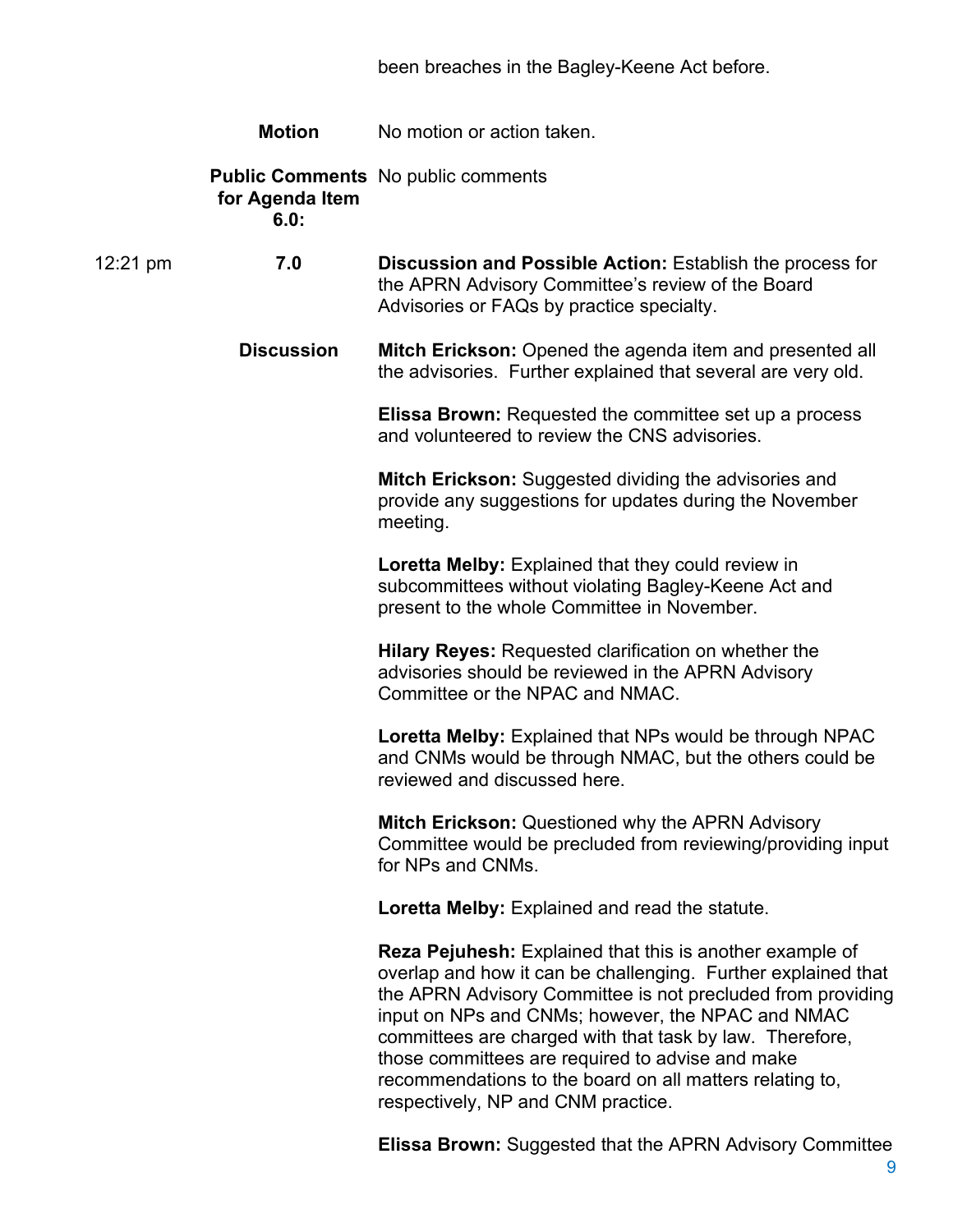members look at them and forward their suggestions to the other committees.

 bring back in November. Subcommittees are as follows: **Motion Mitch Erickson:** Motioned to establish subcommittees and

- NP: Charlotte Gullap-Moore and Mitch Erickson
- CNM: Hillary Reyes and Danielle Blum
- CRNA: Karen Karp and Sandra Bordi
- CNS: Flissa Brown and Garrett Chan

**Second Hillary Reyes** 

| <b>Vote</b>                                         |  |  | $ME$   KK   CGM   GC   JP   SB   DB   EB   HR |  |  |  |  |  |
|-----------------------------------------------------|--|--|-----------------------------------------------|--|--|--|--|--|
|                                                     |  |  | $Y Y Y Y Y Y Y Y Y B Y$                       |  |  |  |  |  |
| Key: Yes: Y  No: N  Abstain: A  Absent for Vote: AB |  |  |                                               |  |  |  |  |  |

#### **Public Comments**  No public comments **for Agenda Item**

**7.0:** 

- 12:45 pm **8.0 Discussion and Possible Action:** Regarding next steps for professional organizations who requested the Committee's input on Medi-Cal regulatory revisions/updates under the jurisdiction of the Board.
	- **Mitch Erickson:** Opened and explained that he, Garrett **Discussion**  Chan, and Reza Pejuhesh met to discuss.

 Services' (DHCS) jurisdiction. Explained that they found most therefore, they gave suggestions to the NP and CNM **Garrett Chan:** Appreciated the meeting and explained that they went through the Medi-Cal manual with what the BRN has jurisdiction over and what is Department of Health Care issues lie under DHCS jurisdiction and outside BRN; advocacy groups and they will take the lead on discussing with DHCS.

 Medi-Cal. **Reza Pejuhesh:** Provided clarification that the recommendations went to the advocacy groups because it fell outside of BRN jurisdiction and relates to reimbursement of

**Motion**  No motion or action taken.

**Public Comments**  No public comments. **for Agenda Item 8.0:**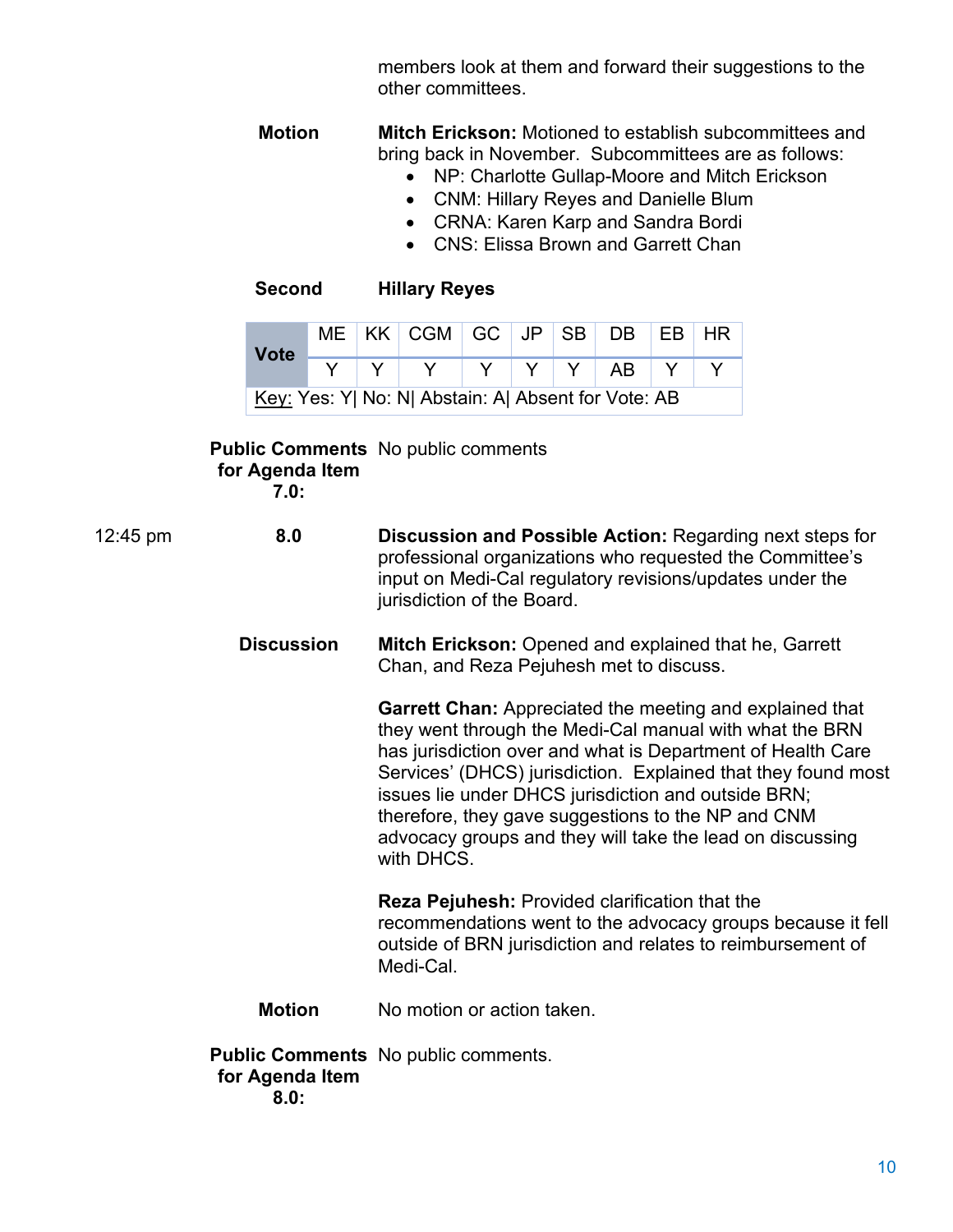#### 12:53 pm **9.0 Adjournment** Mitchel Erickson, Chair, adjourned the meeting on July 22, 2021 at 12:53 pm

### **Loretta Melby, MSN, RN Mitchell Erickson, NP**  Executive Officer **Chair** Chair

California Board of Registered Nursing Advanced Practice Registered Nursing Advisory **Committee**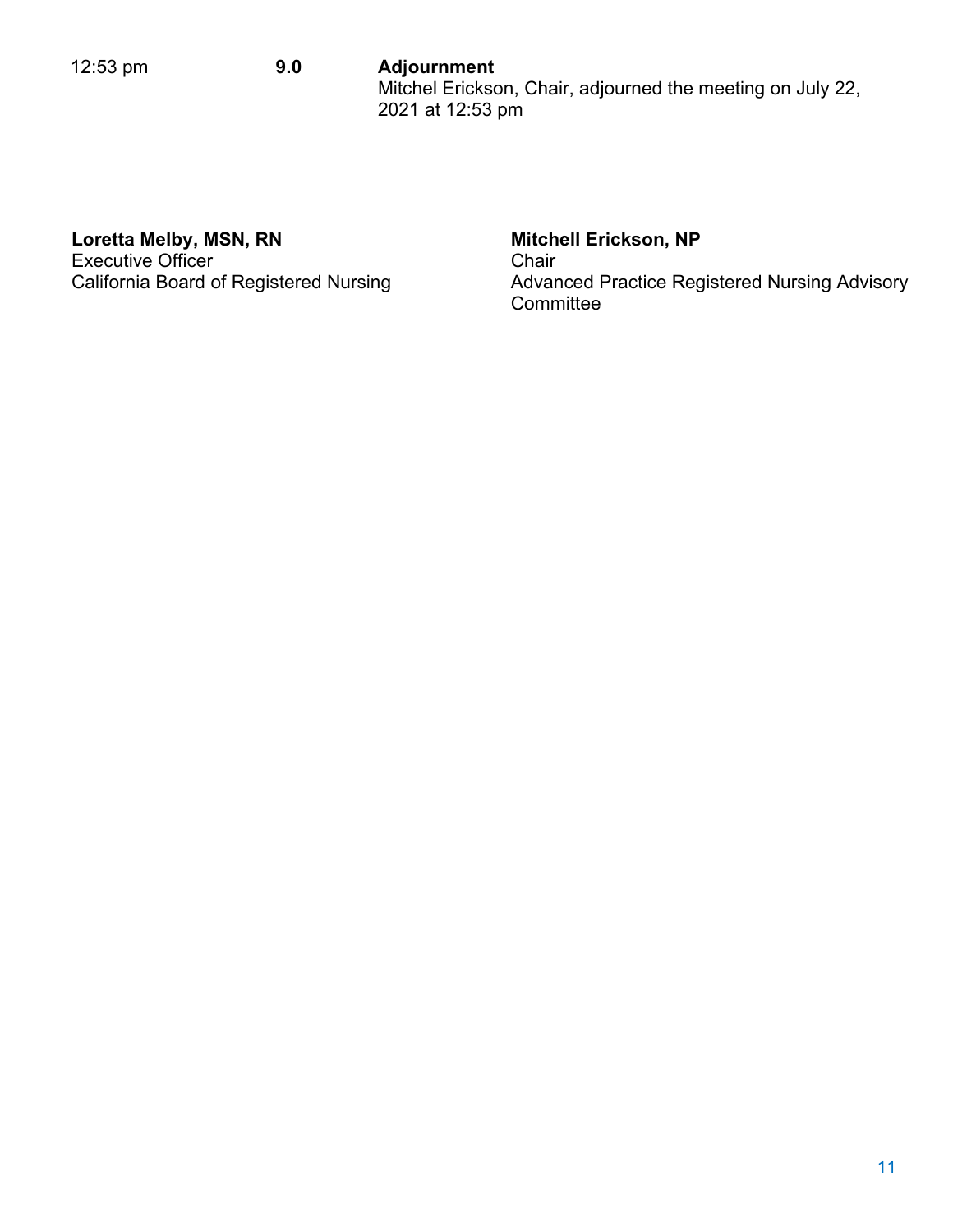

# Agenda Item 5.0

### <span id="page-11-0"></span> **Discussion and Possible Action: Approval of summary and overview document regarding all activities and actions of the APRN Advisory Committee.**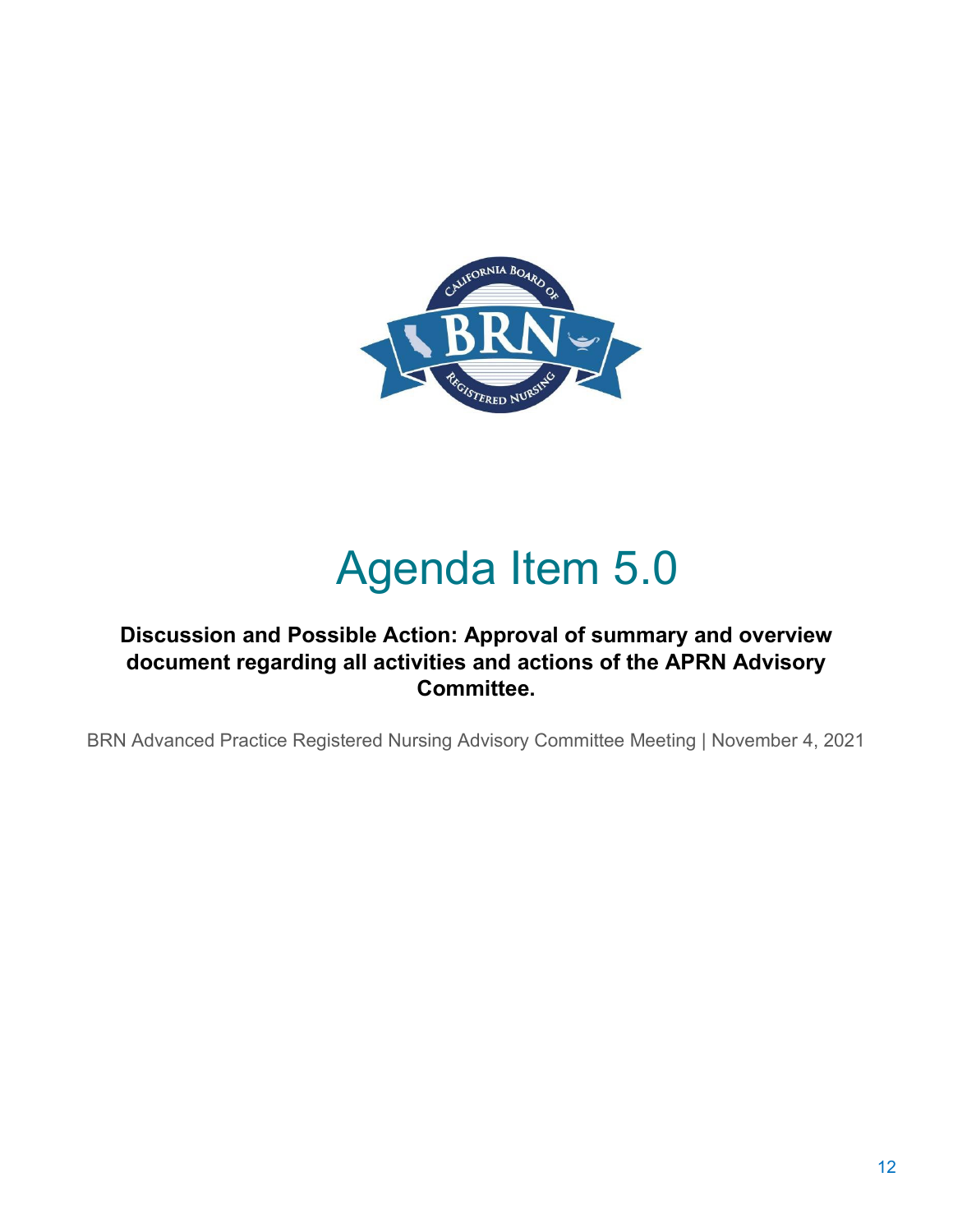#### **AGENDA ITEM:** 5.0 **DATE:** November 4, 2021

**ACTION REQUESTED: Discussion and Possible Action:** Approval of summary and overview document regarding all activities and actions of the APRN Advisory Committee.

**REQUESTED BY:** Mitchel Erickson, NP - BRN APRN Advisory Committee Chair

#### **BACKGROUND:**

 In May of 2021 the APRN Advisory Committee was brought to the Board for discussion and possible action regarding the continuation and the role of this committee. A motion failed and the California Department of Consumer Affairs (DCA). Given this outcome, a meeting between the Liaison to discuss next steps was scheduled. It was decided that a summary document highlighting the work of the APRN Advisory Committee (from inception to date) was needed and request was made to carry this discussion over to the next Board meeting held in August 2021. At the August 2021 Board meeting, the motion was made to maintain the APRN committee with focus on CRNA, CNS and issues that affect all APRN groups to exclude NP and CNM issues. Additionally, discussion regarding the future of this committee was held with the Director of the BRN Executive Officer, BRN Legal Counsel, APRN Advisory Committee Chair, and Committee would be forwarded to the Director of DCA. This document, dated October 9, 2021, is included in the materials with the letters of support.

#### **RESOURCES:**

**FISCAL IMPACT, IF ANY:** None

**PERSON(S) TO CONTACT:** McCaulie Feusahrens

**NEXT STEPS: Forward to the DCA Director** 

Chief of the Licensing Division California Board of Registered Nursing [mccaulie.feusahrens@dca.ca.gov](mailto:mccaulie.feusahrens@dca.ca.gov)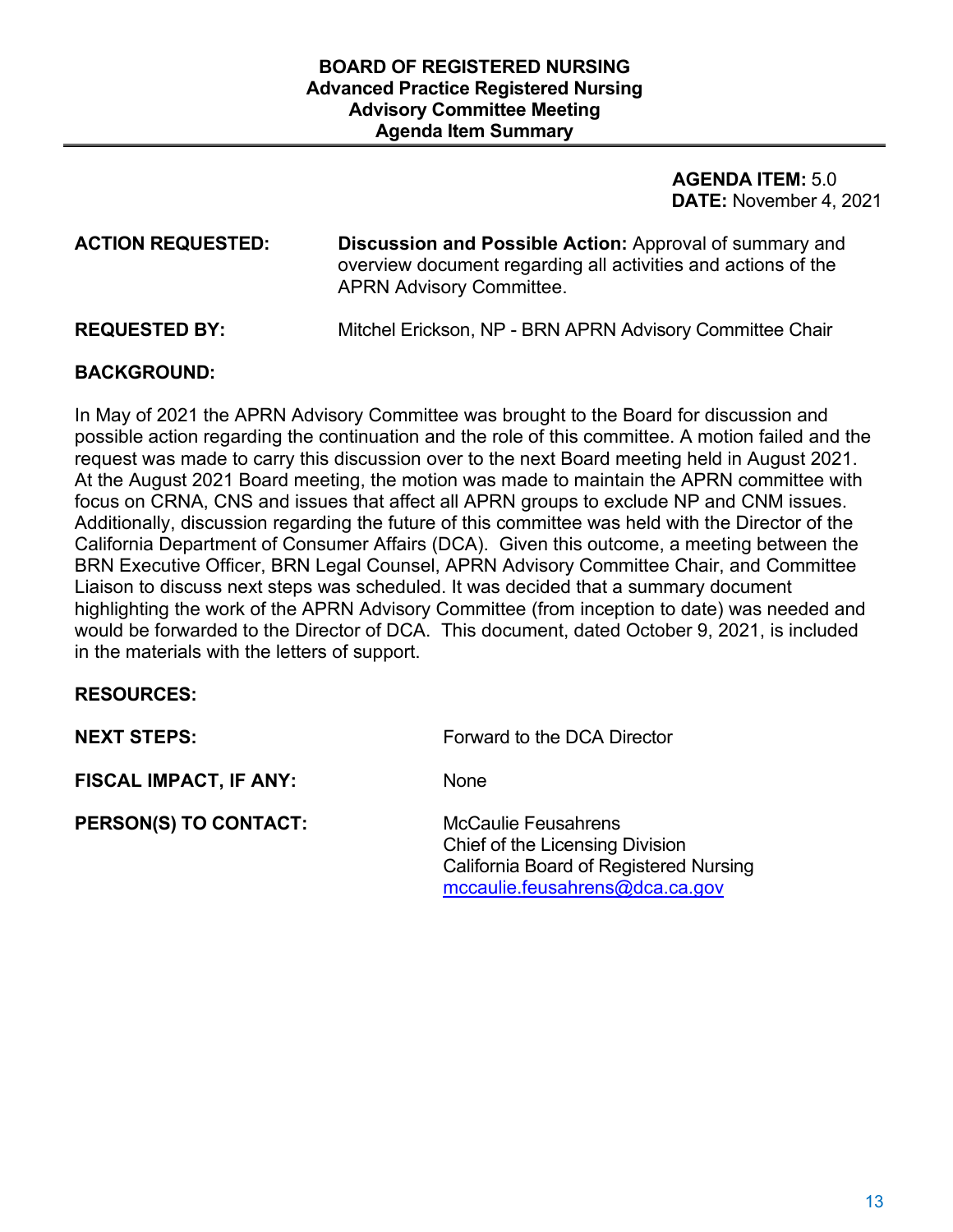#### Summary Statement in Support for the continuation of the BRN APRN Advisory Committee October 9, 2021

Dear Kimberly Kirchmeyer, Director of California Department of Consumer Affairs

 My name is Mitchel Erickson, NP and I have been in practice in California since 1997 and was the elected Chair of the APRN Advisory Committee in 2018. I and my professional colleagues were asked to join this aligned with the primary mandate of the BRN to engage in consumer protection, assist the BRN with its public mandate, and support the concerns of licensees. This committee was created on a recommendation by the CA committee by the BRN and did so as volunteers to the BRN and the State, to ensure the practice of all APRNs Senate Business and Professions Committee with a charter to guide the BRN and provide expert recommendations regarding APRN practice in California in terms of consumer protection. It provides a public discourse opportunity through the interplay of all the APRN professions and how public and other stakeholders can express concern or seek guidance on issues affecting their practice. Since the committee's inception, much has changed in the APRN practice landscape. In 2020, AB 890 and SB 1237 established advisory committees by statute (NPAC and NMAC) within the BRN to guide the BRN regarding certified nurse-midwife and nurse practitioner practice.

 For the majority of the APRN Advisory Committee's tenure, those committees did not exist or were not active. This left our committee to respond and dialogue with the public and stakeholders regarding these pieces of committee's initial years. Now those committees exist and will in the future address NP and CNM practice which would not preclude the APRN Advisory Committee members discussing issues related to NP and CNM practice, but any recommendations would be passed forward to those committees as required in statute to determine next legislation and associated evolving practice issues regarding their legislation, among other issues during our steps.

 It is important that the APRN Advisory Committee continue its collaborative model and a united purpose The APRN Advisory Committee can work on issues of mutual interest to all four groups, enhance and share of experience. It has functioned to address and work on issues relevant for all APRNs in California while learning regarding APRNs, including clarifying the uniqueness as well as the sameness of the four different APRN roles. knowledge of national trends, develop and make recommendations to the BRN for joint position statements, strengthen language related to scope of practice, APRN functions, and regulations. The APRN Advisory Committee, with its representatives from all four APRN groups – Clinical Nurse Specialists (CNS), Nurse Practitioners (NP), Certified Nurse Midwives (CNM), and Certified Registered Nurse Anesthetists (CRNA) – represents diversity in different practice settings, specialty areas, geographical locations, population focus, and years about and respecting each other's roles and concerns and continues to review new updates regarding practice positions, legislation, regulations, and advisories.

 All four of the recognized APRNs have unique and at times, overlapping roles, and all APRNs are necessary to ensure the public has access to appropriate care by appropriate providers. Each APRN professional makes valuable contributions to the health care delivery system to support the public, provision of needed care and broader APRN Advisory Committee representation. There has been a suggestion that the APRN Advisory Administering and supporting two committees would not represent a lessened burden compared to the existing APRN Advisory Committee. Even if the CNSs and CRNAs were joined together in one Advisory Committee to treatment, teamwork, and collaboration with our healthcare colleagues. Recognizing there are, by statute, two additional advisory committees, i.e., the CNM Advisory Committee and the NP Advisory Committee, it will be important to respect the specific issues those two committees will address, while still preserving the value of the Committee is redundant with other committees and should be dissolved and possibly create two new committees to address the practice of clinical nurse specialists and certified registered nurse anesthetists. The rationale for dissolving the APRN Advisory Committee would be to reduce the administrative burden on the BRN staff but adding two new committees would not seem to relieve that burden despite any argument of clinical focus. preserve the spirit of the current APRN Advisory Committee it would not decrease the administrative burden.

 Concern has been raised by the BRN legal counsel regarding possible violation risks of the Bagley-Keene Open Meeting Act when more than two members of the APRN Advisory Committee participate and do not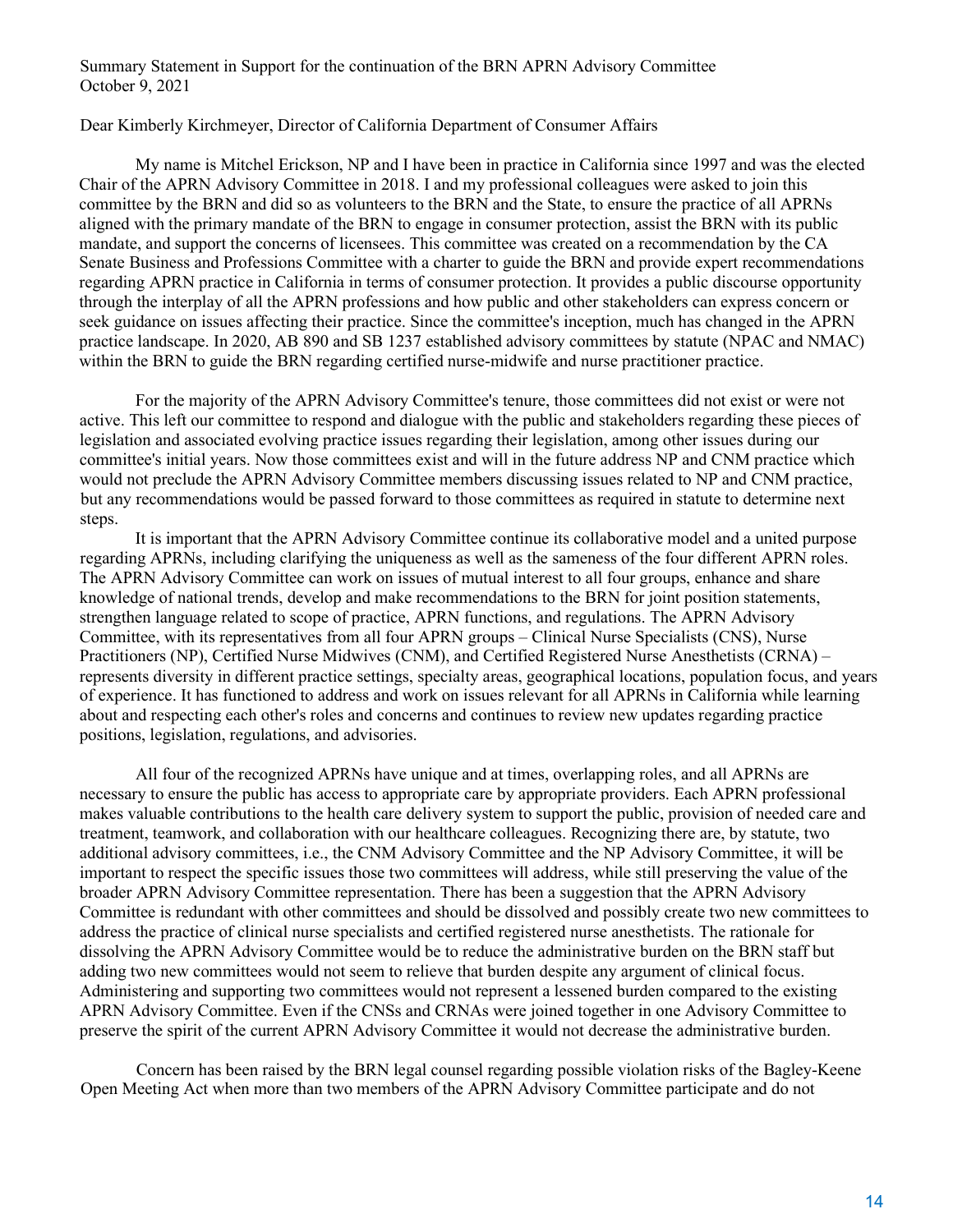expression of opinion from a member of the public that happened to be a member of another BRN committee. It remain as silent observers at any other BRN committee or Board meeting to which the APRN Advisory Committee members are not appointed. This has been suggested as an indication of an unannounced public APRN Advisory Committee meeting, therefore, not following process or public notification. It is clear when this occurs there is no intent to conduct a meeting within a meeting without appropriate public notification and simply an seems a formal legal opinion should be made to interpret this situation to address any legal liability to the BRN.

 There has been discussion regarding support or lack of support from state professional organizations Advisory Committee would address public safety regarding those professional groups. Although NPAC and NMAC representing the interests of the APRN professions. I have attached letters of support for the continuation of the APRN Advisory Committee from the California Association of Clinical Nurse Specialists, California Association of Nurse Practitioners, and California Nurse-Midwives Association, and California Association of Nurse Anesthetists and have personally spoken to the leaders in three organizations to ensure their support exists and how the APRN are currently focused on BRN regulations for the implementation of their respective legislation, they will eventually use their expertise to begin addressing other issues to support the BRN and the APRN Advisory Committee is present to support those activities through broad representation.

 As of today, a member of the BRN Board and/or BRN Staff have brought forward an agenda item twice to Board meetings public comment supports the continuation of the APRN Advisory Committee. The recommendation of the committee. Our hope is that you will see the value of the APRN Advisory Committee to support the mandate summary of APRN Advisory Committee Meetings and letters of support from state-wide professional associations. sunset the APRN Advisory Committee and both times the motion before the board has failed. During the BRN was then to move the decision regarding sunset of the APRN Advisory Committee to your office, as the Director of the California Department of Consumer Affairs, to make a recommendation or determination regarding the sunset of the BRN regarding public safety and use the Committee's expertise to guide the BRN in its mission. Please see a

 The California BRN needs to be a leader in following the APRN Consensus Model for APRN Regulation, the regulation of APRN roles, licensure, accreditation, certification and education. The Consensus Model associations to adopt this model. Many states have established such committees and California can act as a leader in Licensure, Accreditation, Certification and Education. This model was to guide states toward more uniformity in recommends that \*all BONs have "at least one APRN representative position on the board and utilize an APRN advisory committee that includes representatives of all four APRN roles (CNM, CRNA, CNP, and CNS). (\*APRN Joint Dialogue Group Report, July 7, 2008.) All states have been encouraged by the NCSBN and supporting supporting this model by keeping this APRN Advisory Committee.

 Perlas, NP, Hilary Reyes, CNM (transitioning to NMAC), Sandra K Bordi, CRNA, and Danielle Blum, CNM. Submitted with respect from the APRN Advisory Committee Members: Mitchel Erickson, NP (Chair), Karyn Karp, CRNA (Vice-Chair), Garrett Chan, CNS, Elissa Brown, CNS, Charlotte Gullap-Moore, NP, Jane

To date the APRN Advisory Committee has met on the following dates and a summary of discussions is included.

#### October 16, 2018

• Inaugural meeting to review the charter of the committee and elect a chair and co-chair

February 7, 2019

- • Address barriers to licensee facing transparency in the Breeze System regarding licensure, relicensure, and out of state endorsement
- Standardization of first assist privilege requirement for RNs and APRNs in California
- Clinical residency hour requirements for nurse practitioners in California
- Standardization of clinical residency hours for DNP students June 27, 2019

- Standardized process for seeking access of BRN licensee lists and disclosed information
- Updates on legislative status of AB890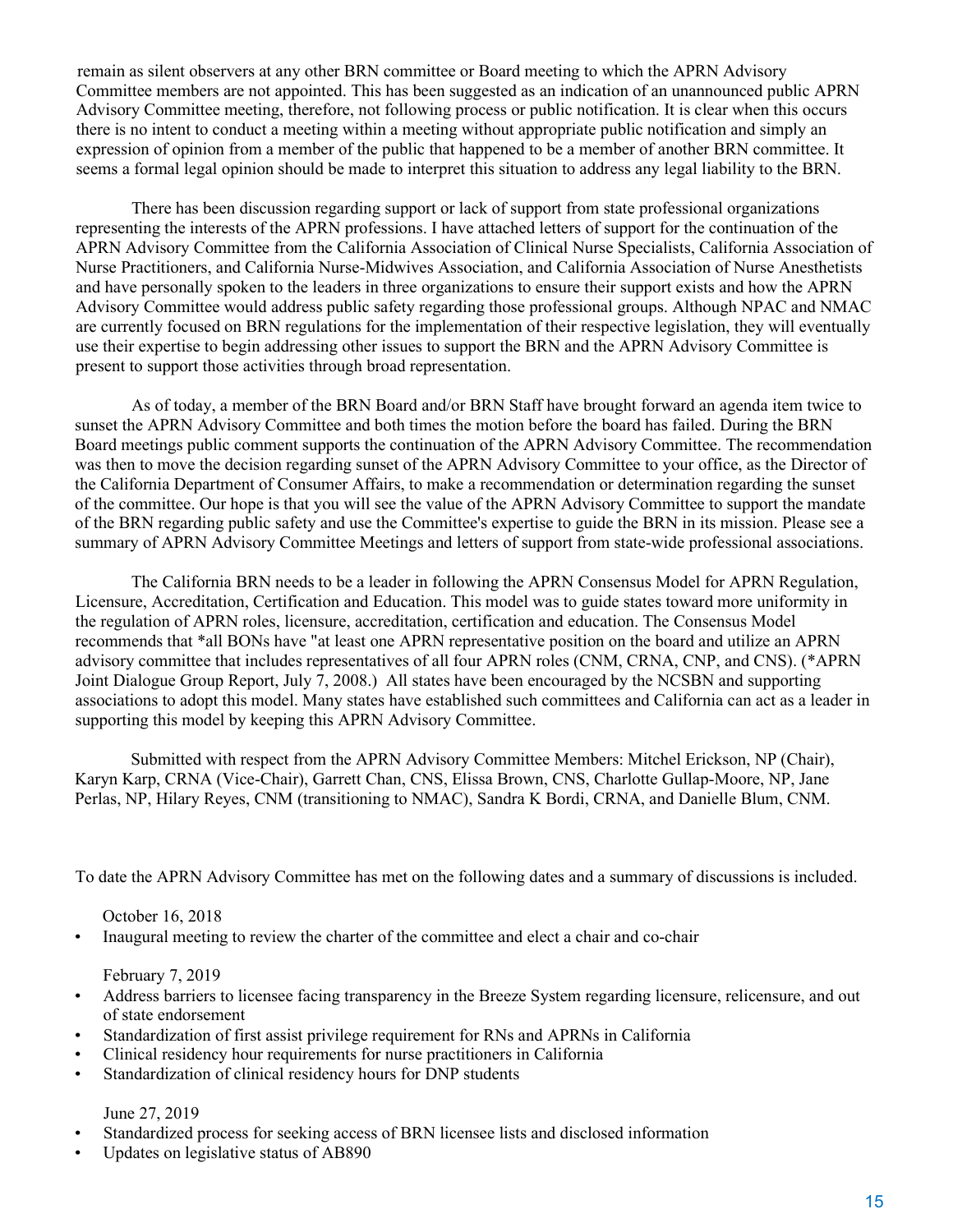- Proposal to the Practice Committee to standardize first assist privileges through completion of a didactic curriculum and let health systems manage the completion of required clinical hours for licensee to obtain certification in the specified time period.
- Request APRN Advisory Committee member input into BRN Workforce Surveys to ensure adequate survey information collected for all APRN licensees as priors excluded certain APRNs.
- Set up a submission schedule to ensure deadlines were met by the committee for BRN agenda item approval process and AIS submission and all posting requirements.

September 26, 2019

- Review revision to the draft language for first assist requirements and competencies for Practice Committee
- • Discussion and request to BRN Executive Officer to communicate with the Executive Director of the Department of Health and Human Services regarding Title 22 language revisions around an Organized Medical Staff. Given APRNs are part of the medical staff of health systems but have no voice or bylaw voting privileges and yet are disciplined by those bylaws, a revision discussion was requested. This would work towards APRN recommendations around patient safety within their own practice could be heard.
- Discuss and approve a draft letter of support to the legislative author of AB 890 on behalf of the APRN Advisory Committee to improve patient access to health care services in California.

February 20, 2020

- NP programs the curriculum requirements established by the BRN and interface with California based preceptors to out of state program students. • Discussed and make recommendations regarding Title 16 CCR on best pathways to communicate to out of state
- • Discussed the impacts of AB 5 on CRNAs and patient access and safety to anesthesia services in California. Crafted a letter to be forwarded to Assembly Member Gonzales on behalf of the BRN APRN Advisory Committee.
- Request the BRN expand the Workforce Survey to include all APRNs in California and access to question revisions unique to each APRN profession
- Began an initial discussion and possible process regarding FAQs and Advisories posted to the BRN website and their current relevance and accuracy.
- Address an agenda discussion of the BRN Legislative Committee on January 9, 2020, and its position of opposition to AB 890. Discussed patient safety around transition to practice requirements for APRN licensees transferring to California and not offering a grandfather clause.
- Craft a letter to the BRN Board that avoided another agency or committee to administer AB890 outside of the BRN in support of an amendment to change current BRN position.

August 27, 2020

- requirement for out-of-state APRN Programs as well as CNS regulation. • Reviewed a draft guidance document to be forwarded to the Practice Committee regarding curriculum
- • Discussed the impacts of COVID on California RN and APRN programs and loss of clinical placements and how to support academic progression.
- increased timely access to needed care for the public. • Discussion regarding the HHCPI Act and The CARES Act to answer public and professional questions regarding how it affected the permanent ability of APRNs to engage in certification and recertification of Home Care Services without a physician but under current regulation of standardized procedures. Discussed how this
- Withdrew a repeat discussion on behalf of CRNAs and AB 5.
- Repeated request to have a BRN update the APRN Advisory Committee on participation in future BRN Workforce Survey by providing input to APRN related questions and the addition of all APRNs, some of which were excluded previously.
- Discussed a standard mechanism process, under guidance, for the APRN Advisory Committee to support the BRN on checking existing FAQs and Advisories on their website that need review and possible revision. How to provide immediate support in addressing more urgent FAQs that fell outside the established committee scheduled meetings.

December 3, 2020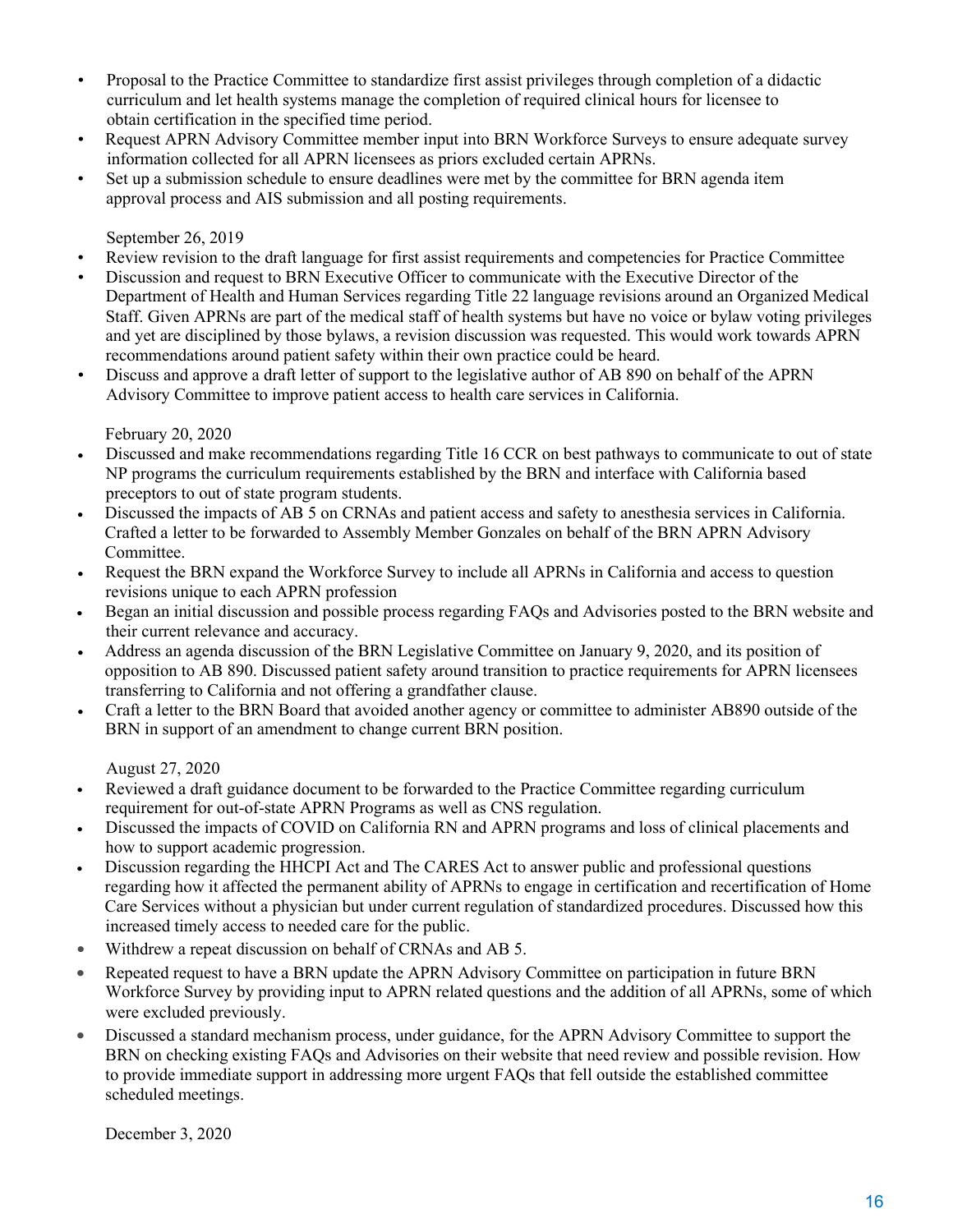- Discussed the implementation of AB 241 regarding Implicit Bias for APRN Continuing Education requirements.
- A requested review of the Administrative Procedures Act from the DCA Legal Counsel was presented.
- The bulk of the meeting was dedicated to AB 890 and SB 1237 issues requesting updates on status from BRN ideas and discussion prior to the initial meetings of the newly formed Advisory Committees. EO. The meeting recognized the deferment of CNM and NP regulation to those "to be created" Advisory Committees under statute. The purpose of these discussion items was to continue supporting a public forum for

February 4, 2021

- • Requested a process to replace the resignation of a NP member of the APRN Advisory Committee. No guidance was provided given the future of the APRN Advisory Committee.
- • The Home Health Care certification and recertification was discussed again, and it was agreed to have two committee members meet separately with BRN Legal Counsel and EO and seek a resolution to this FAQ.
- Initial discussion to address updates in the Medi-Cal regulations regarding overlapping issues with the BRN and the professions which were out of date or inconsistent with current practice standards. It was agreed to have two committee members meet with BRN Legal Counsel separately and review the advisory committee recommendations.
- NP Advisory Committee's first meeting. • EO updates were requested on status of several statutes in AB 890 prior to the first meeting of newly formed

July 22, 2021

- • Following the earlier separate meeting with EO and BRN Legal Counsel regarding NP/CNS ability to certify and recertify Home Care Services under the federal CARES Act an FAQ was reviewed and approved.
- The outcome regarding the earlier separate meeting with BRN Legal Counsel about the Medi-Cal regulation changes was shared with the public and APRN Advisory Committee members.
- NMAC for their review and decision while CRNA and CNS recommendations would be forwarded to the • A request was repeated to address the current vacancies on the APRN Advisory Committee. A process and APRN Advisory Committee member sub-committees were created to address current FAQs and advisories on the BRN website recognizing that CNM and NP recommendations would be forwarded to both NPAC and Practice Committee and on to the full Board.

Considerations:

- Maintain the existence of the current APRN Advisory Committee and its mandate at the time of its inception.
- Review the composition of the committee and consider moving from 10 members to 8: 2 NPs, 2 CNMs, 2 CNSs, 2 CRNAs
- • Work with BRN staff, including the Executive Officer, as they provide input and leadership regarding how the APRN Advisory Committee can best serve the needs of the BRN as well as the public and stakeholders' concerns, whether as agenda items or during the public comments for future agenda.
- Plan the committee meetings for three times per year preceding the meetings of the Practice Committee to which the APRN Advisory Committee reports, with sufficient time to provide a summary report to the Practice Committee and/or seek approval for recommendations from prior public agenda items, and to forward appropriate recommendations to the NPAC and CMAC.

#### Attachments

- 1. Letter of joint support from California APRN professional Associations, sent to BRN Executive Officer, Loretta Melby on June 15, 2021
- 2. Letter of support from the California Association of Nurse Anesthetists, dated June 10, 2021, sent to BRN Executive Officer, Loretta Melby.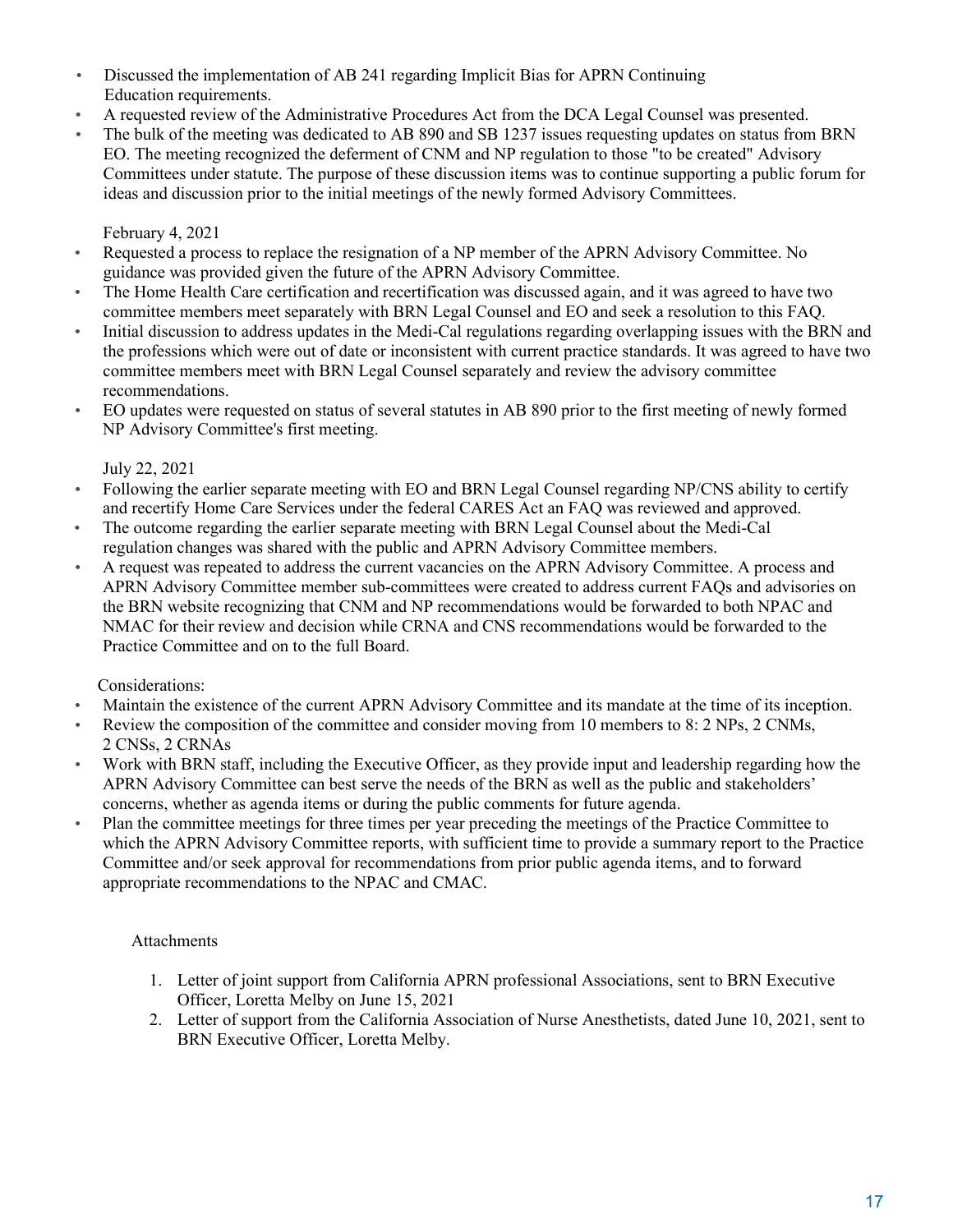Dear Board of Registered Nursing Members:

 On behalf of the four Advanced Practice Registered Nurse (APRN) organizations in California we are representing over 29,000 nurse practitioners (NPs); and California Nurse-Midwives Association requesting that the Board of Registered Nursing (BRN) maintain the current BRN APRN Advisory Committee. The APRN organizations include the California Association of Clinical Nurse Specialists representing over 3,200 clinical nurse specialists (CNSs); California Association of Nurse Anesthetists representing over 2,700 nurse anesthetists (CRNAs); California Association of Nurse Practitioners representing over 1,300 nurse-midwives.

 In the 2017 BRN Sunset Review by the Assembly Business and Professions Committee and the Senate finding, the Joint Sunset Review Committee recommended that the BRN establish an APRN Committee, Committee on Business, Professions and Economic Development, the Joint Sunset review Committee delineated Issue #2: The BRN regulates four categories of APRNs, but laws and regulations governing each are uneven and should be examined to ensure they are accurate and up-to-date.  $1\overline{A}$  As a result of this separate from the Nursing Practice Committee, whose goal is to survey existing laws and regulations and determine what is lacking for regulation of APRNs. The BRN should seek legislation, promulgate regulations, and develop advisories to ensure APRNs have sufficient guidance in all practice settings.

 The BRN did create the APRN Advisory Committee in 2017 and then began meeting in 2018. The goals of the advanced practice registered nurse advisory committee are:

- 1. Clarify and articulate sufficiency of the four advanced practice roles and recommend changes to the Nursing Practice Act and rules;
- 2. Develop recommendations for joint statements related to scop of practice and advanced practice nurse functions;
- 3. Review national trends in the regulation of advanced practice nurses and make recommendations to the board;
- 4. Collaborate with other Board committees on matters of mutual interest.

 All 4 APRN groups are needed to ensure that the public has access to appropriate care by appropriate providers, including APRNs. Each ARPN group makes valuable contributions to the health care delivery system, and together we support the public, provide needed care and treatment, and collaborate with our healthcare colleagues.

 race/ethnicity geography, populations served. To date, the APRN Advisory Committee has addressed issues for all California APRNs and has made significant contributions to the BRN and to advanced practice It is essential that the four APRN roles share knowledge of state and national trends and make recommendations to the BRN related to scope of practice, regulations, and statutes as recommended by the Joint Sunset Review Committee. There is a strong mix of diversity in terms of types of practice; nursing.

 **Committee. It is a collaborative model that ensures a unified voice across the four APRN roles and addresses issues of common interest to all four APR groups. We ask the Board to support the It is for these reasons, CACNS, CANA, CANP, & CNMA request the BRN maintain the APRN Advisory continuation of the California BRN, APRN Advisory Committee.** 

<span id="page-17-0"></span><sup>1</sup> [https://abp.assembly.ca.gov/sites/abp.assembly.ca.gov/files/hearings/SunsetBackgroundPaper2017BR](https://abp.assembly.ca.gov/sites/abp.assembly.ca.gov/files/hearings/SunsetBackgroundPaper2017BRN.pdf)  [N.pdf](https://abp.assembly.ca.gov/sites/abp.assembly.ca.gov/files/hearings/SunsetBackgroundPaper2017BRN.pdf)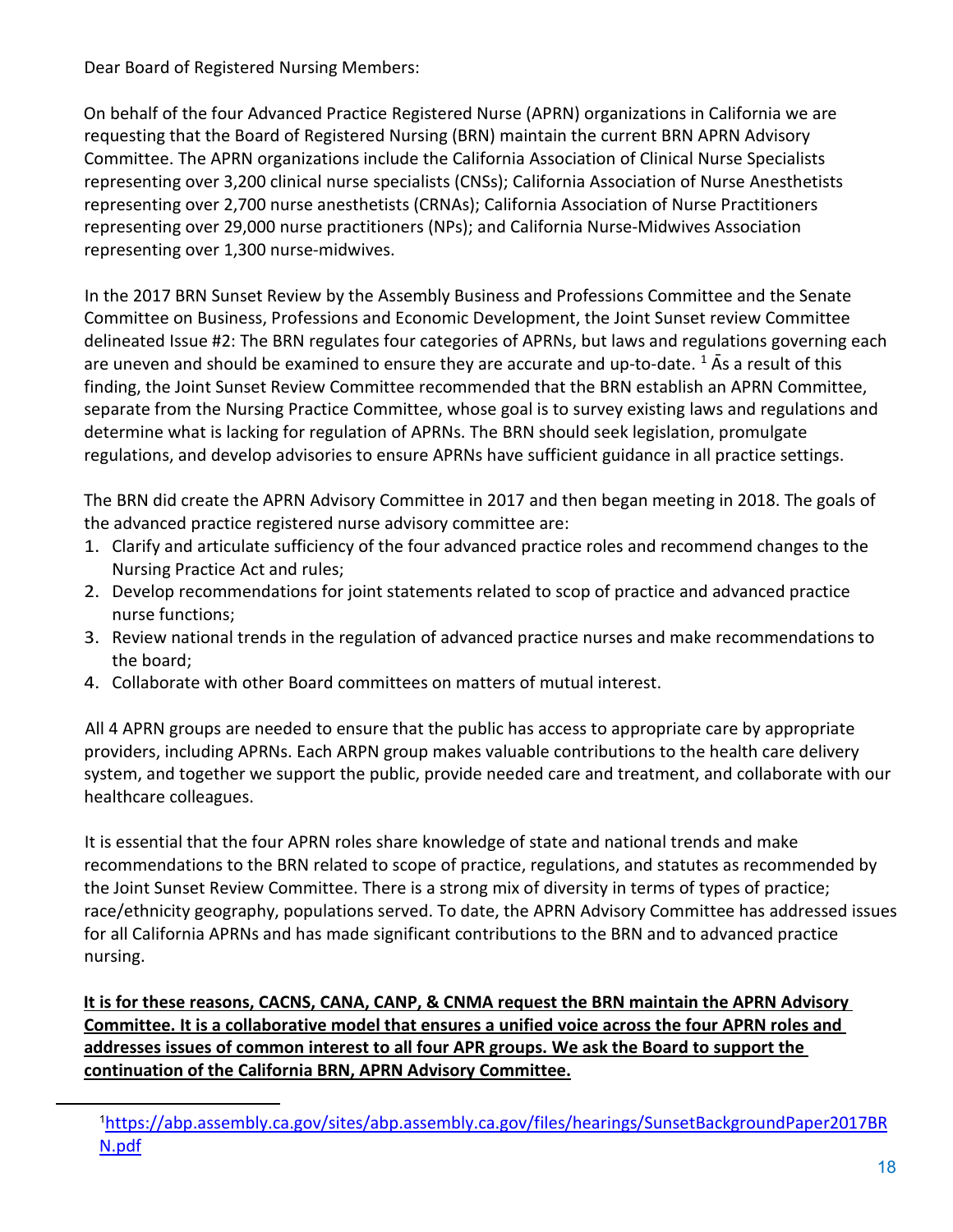Please do not hesitate to reach out to us if you have any questions. We appreciate the opportunity to work collaboratively with the Board and its staff to effectively carry out its consumer protection mandate and to provide regulation of the nursing profession.

Respectfully,

Cheryl Goldfarb-Greenwood, MN, CCNS, RN-C President, California Association of Clinical Nurse Specialists (CACNS)

Nilu Patel, DNAP, APRN, CRNA President California Association of Nurse Anesthetists (CANA)

Patti Gurney, MSN, PCPNP-BC President, California Association of Nurse Practitioners (CANP)

Paris Maloof-Bury, MSN, CNM, RNC-0B, IBCLC California Nurse-Midwives Association (CNMA)

Cc: Loretta Melby, MSN, RN, Executive Officer, California Board of Registered Nursing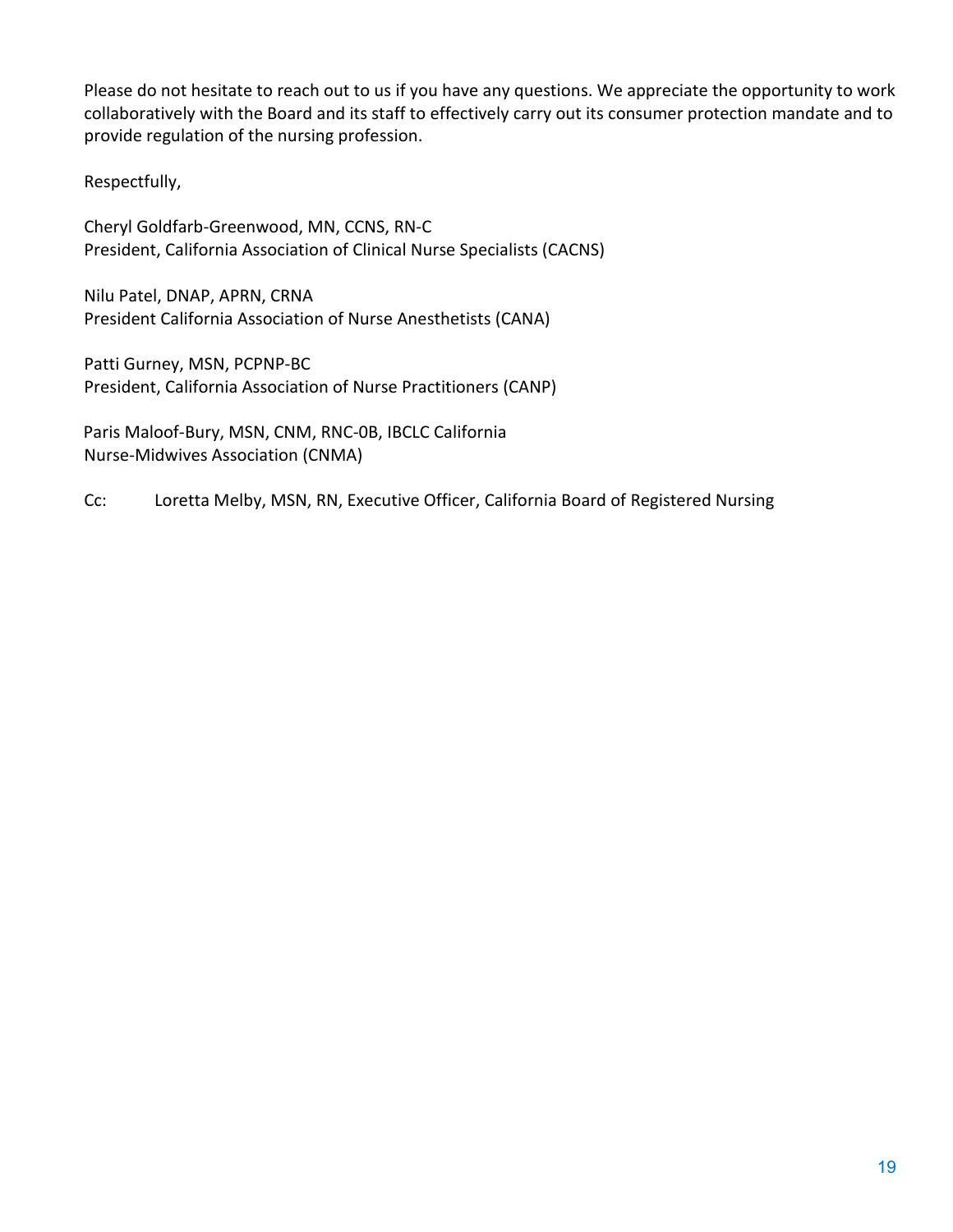

# Agenda Item 6.0

<span id="page-19-0"></span> **Discussion and Possible Action: Review and discuss communication pathway(s) for APRN Advisory Committee collaboration/communication with other advisory committees without Bagley-Keene Open Meeting Act violations.**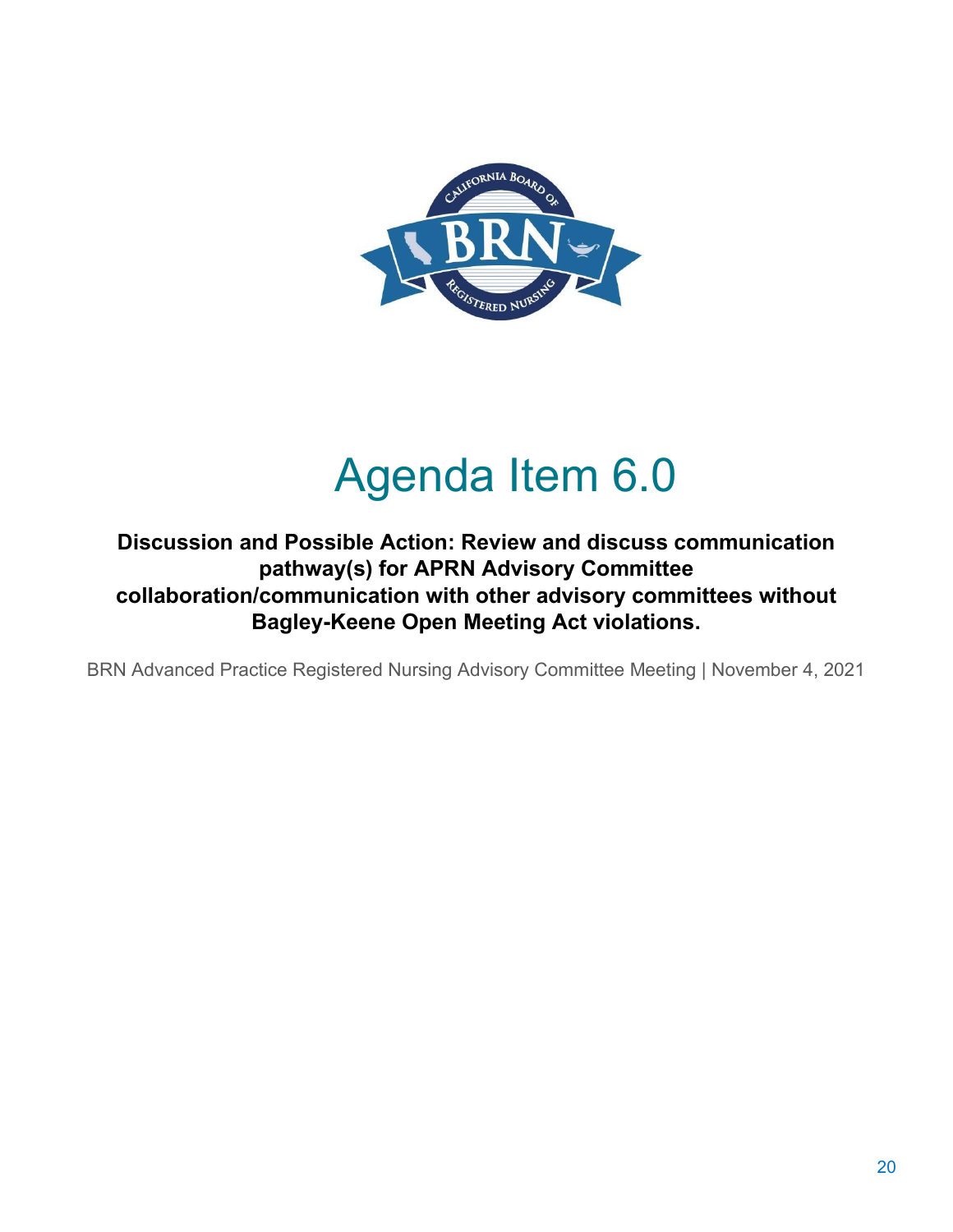#### **AGENDA ITEM:** 6.0 **DATE:** November 4, 2021

#### **ACTION REQUESTED: Discussion and Possible Action:** Review and discuss communication pathway(s) for APRN Advisory Committee collaboration/communication with other advisory committees without Bagley-Keene Open Meeting Act violations.

#### **REQUESTED BY:** Mitchel Erickson, NP - BRN APRN Advisory Committee Chair

#### **BACKGROUND:**

 A challenge exists for members of one BRN advisory committee to provide feedback or respond to agenda items on the other advisory committee's agenda during a public meeting. When more than two members of another BRN advisory committee are present and the content is relevant to their professional practice it may be viewed as a violation of the Bagley-Keene Open Meeting Act. The concept of "observes versus active participation" is the issue.

 BRN Legal Counsel will research the best mechanism for communication to occur that abides by the acts and laws and avoids any perceived violation.

 Pursuant to AB 890/SB 1237 language, all Nurse Practitioner and Certified Nurse Midwife practice related recommendations or changes must be communicated through the Nurse Practitioner approval. Advisory Committee (NPAC) and Nurse Midwife Advisory Committee (NMAC) for review and

#### **RESOURCES:**

| <b>NEXT STEPS:</b>            | BRN Legal Counsel to provide guidance on the best course<br>of communication for members of one committee to another<br>regarding their respective work. |
|-------------------------------|----------------------------------------------------------------------------------------------------------------------------------------------------------|
| <b>FISCAL IMPACT, IF ANY:</b> |                                                                                                                                                          |
| PERSON(S) TO CONTACT:         | <b>McCaulie Feusahrens</b><br>Chief of the Licensing Division                                                                                            |
|                               | <b>California Board of Registered Nursing</b>                                                                                                            |

[mccaulie.feusahrens@dca.ca.gov](mailto:mccaulie.feusahrens@dca.ca.gov)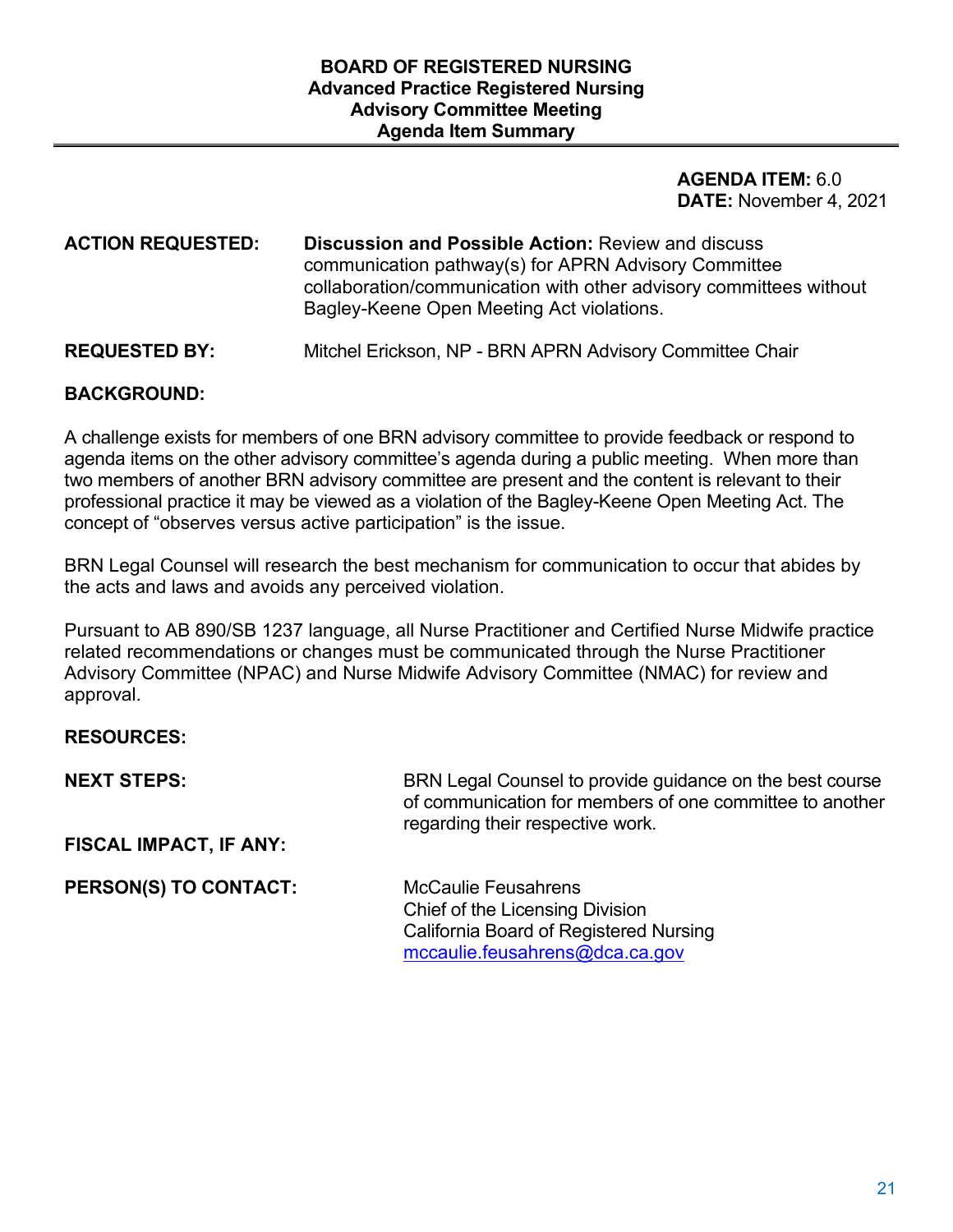

# Agenda Item 7.0

### <span id="page-21-0"></span> **Discussion and Possible Action: Regarding filling two vacancies on the APRN Advisory Committee (one Certified Nurse Midwife member vacancy and one Nurse Practitioner member vacancy).**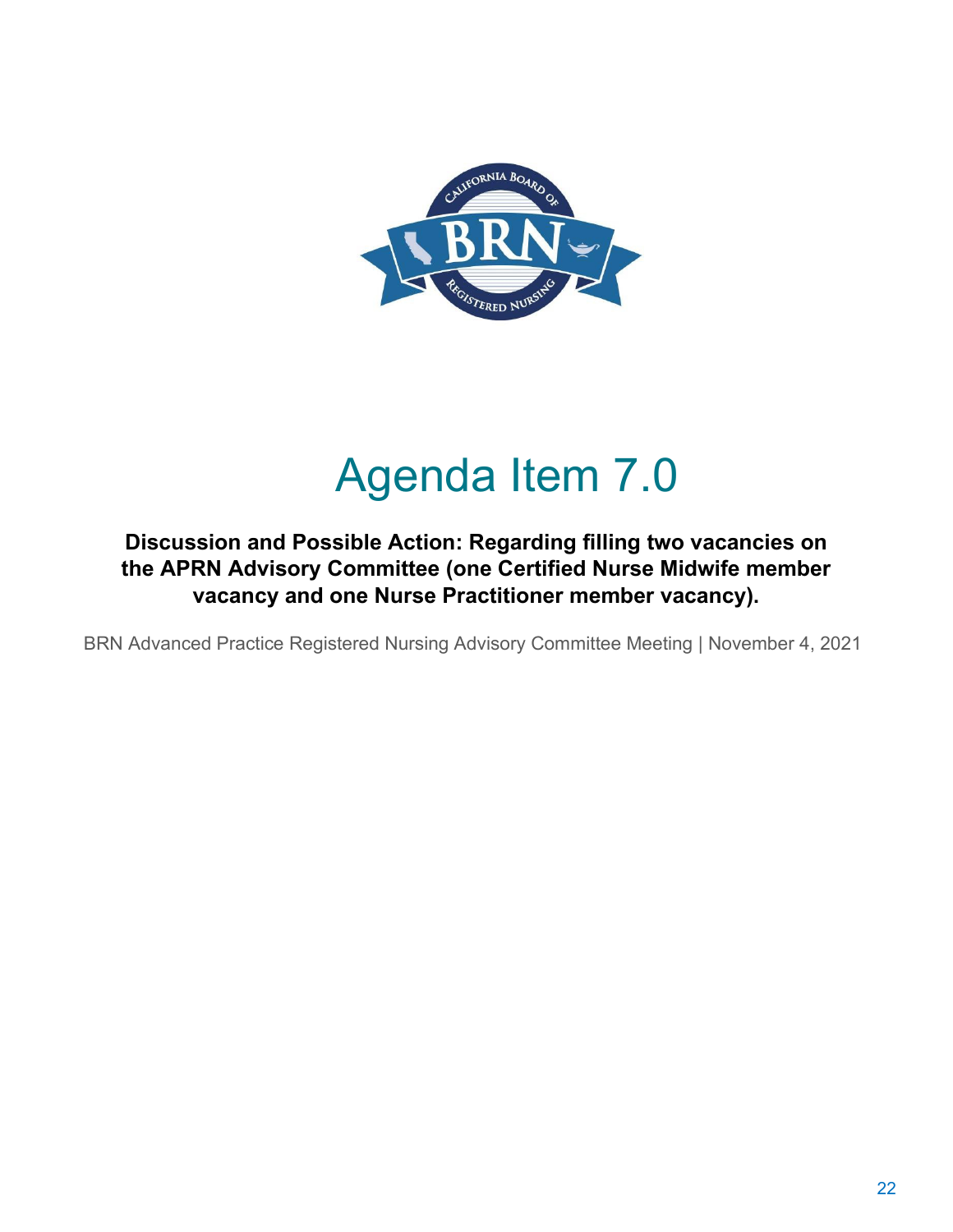#### **AGENDA ITEM:** 7.0 **DATE:** November 4, 2021

### **ACTION REQUESTED: Discussion and Possible Action:** Regarding filling two vacancies on the APRN Advisory Committee (one Certified Nurse Midwife member vacancy and one Nurse Practitioner member vacancy).

#### **REQUESTED BY:** Mitchel Erickson, NP - BRN APRN Advisory Committee Chair

#### **BACKGROUND:**

The BRN APRN Advisory Committee was established in 2017 and held its first meeting in 2018. The APRN Advisory Committee is comprised of: four (4) Nurse Practitioners (NP), two (2) Clinical Nurse Specialists (CNS), two (2) Certified Nurse Midwives (CNM), and two (2) Certified Registered Nurse Anesthetists (CRNA). Each member may serve a maximum of two consecutive terms. At a previous APRN Advisory Committee meeting, it was agreed to extend the term for the current members; however, one CNM is transitioning to the NMAC and one NP resigned.

#### **RESOURCES:**

**NEXT STEPS:** 

**FISCAL IMPACT, IF ANY:** 

**PERSON(S) TO CONTACT:** McCaulie Feusahrens

Chief of the Licensing Division California Board of Registered Nursing [mccaulie.feusahrens@dca.ca.gov](mailto:mccaulie.feusahrens@dca.ca.gov)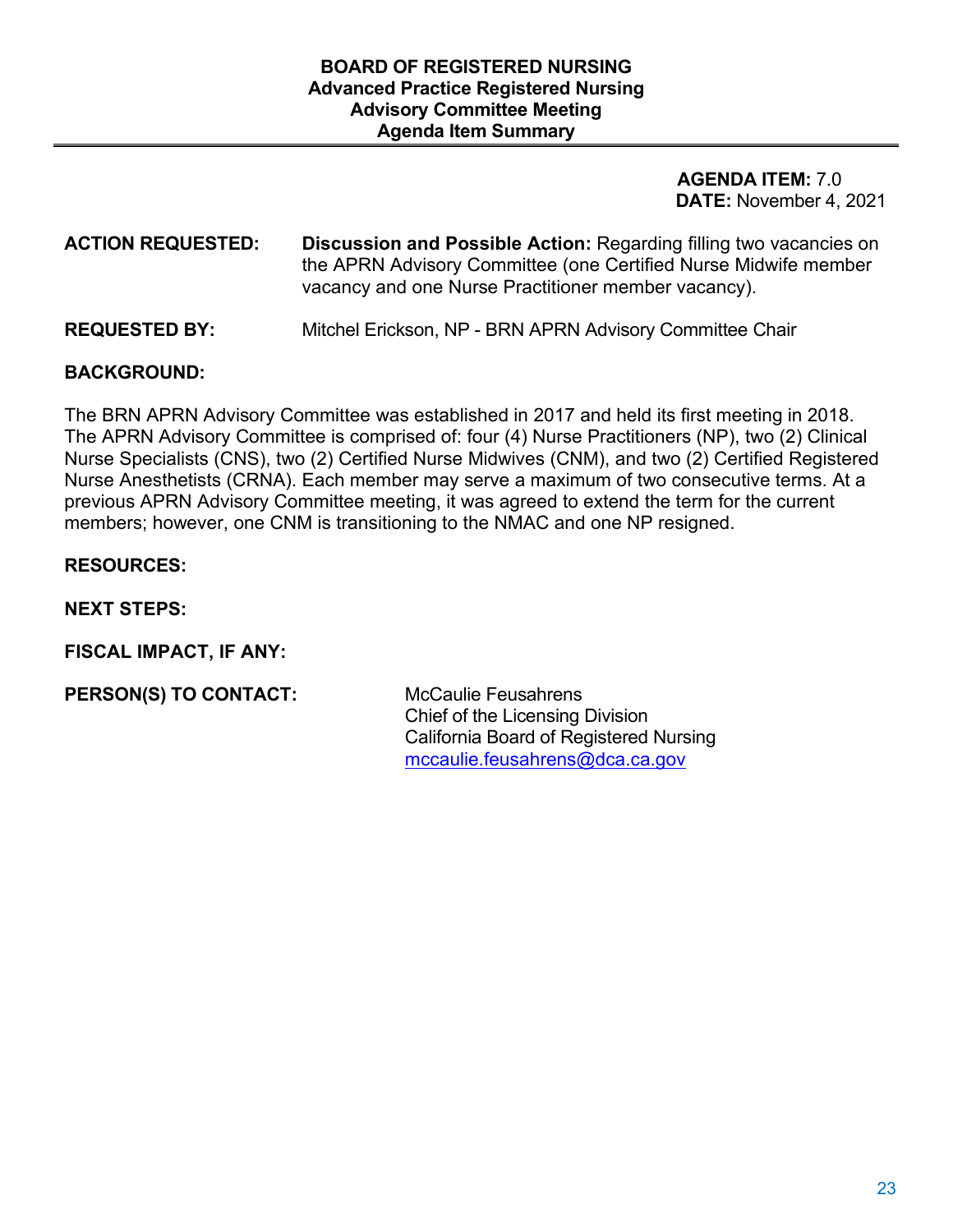

# Agenda Item 8.0

<span id="page-23-0"></span> **Discussion and Possible Action: Report by the four APRN Advisory Committee subcommittees on recommended revisions, if any, on FAQs related to the advanced practice professionals within the purview of the APRN Advisory Committee.**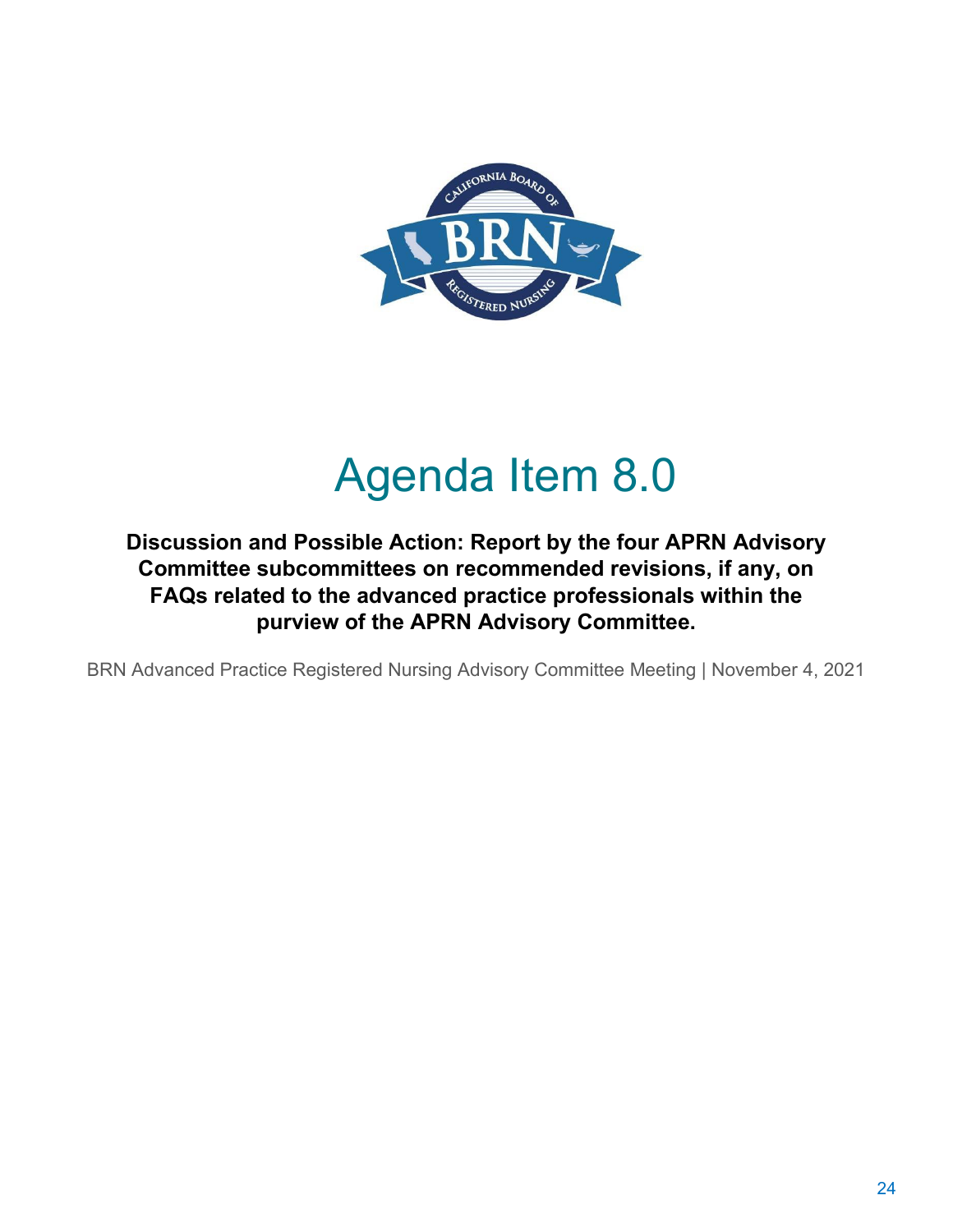#### **AGENDA ITEM:** 8.0 **DATE:** November 4, 2021

#### Committee subcommittees on recommended revisions, if any, on FAQs **ACTION REQUESTED: Discussion and Possible Action:** Report by the four APRN Advisory related to the advanced practice professionals within the purview of the APRN Advisory Committee.

#### **REQUESTED BY:** Mitchel Erickson, NP - BRN APRN Advisory Committee Chair

#### **BACKGROUND:**

Report by the four subcommittees on recommended revisions (to support a BRN three to five-year review and revision cycle), if any, on FAQs related to the specific professionals represented on the APRN Advisory Committee. Those related to NP or CNM practice will be forwarded to the NPAC and NMAC to be placed on their agendas seeking their review. Those related to CRNA and CNS practice will be forwarded directly to BRN Staff for review.

 CNS - Garrett/Elissa NP - Jane/Mitch CNM – Hilary/Danielle CRNA – Sandra/Karyn

#### **RESOURCES:**

 all NP or CNM recommendations for relevant FAQ and advisories will be forwarded to NMAC and NPAC as relevant **NEXT STEPS:** CNS and CRNA FAQ or advisory recommendations and review will be passed directly to BRN staff for processing and to those professions.

#### **FISCAL IMPACT, IF ANY:**

**PERSON(S) TO CONTACT:** McCaulie Feusahrens

Chief of the Licensing Division California Board of Registered Nursing [mccaulie.feusahrens@dca.ca.gov](mailto:mccaulie.feusahrens@dca.ca.gov)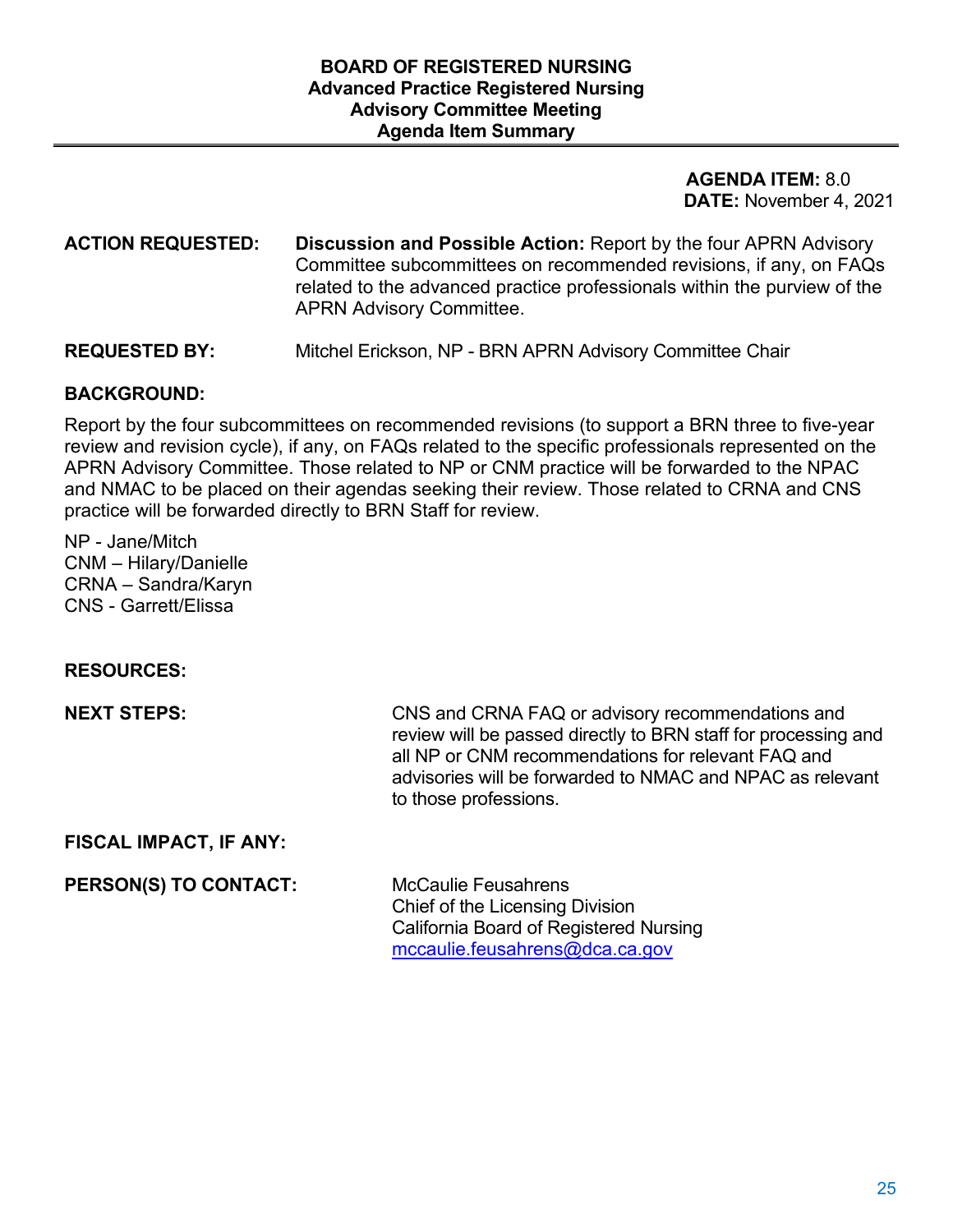

# Agenda Item 9.0

### <span id="page-25-0"></span>**Discussion and Possible Action: Regarding specific formulary concerns and APRN access to those formularies.**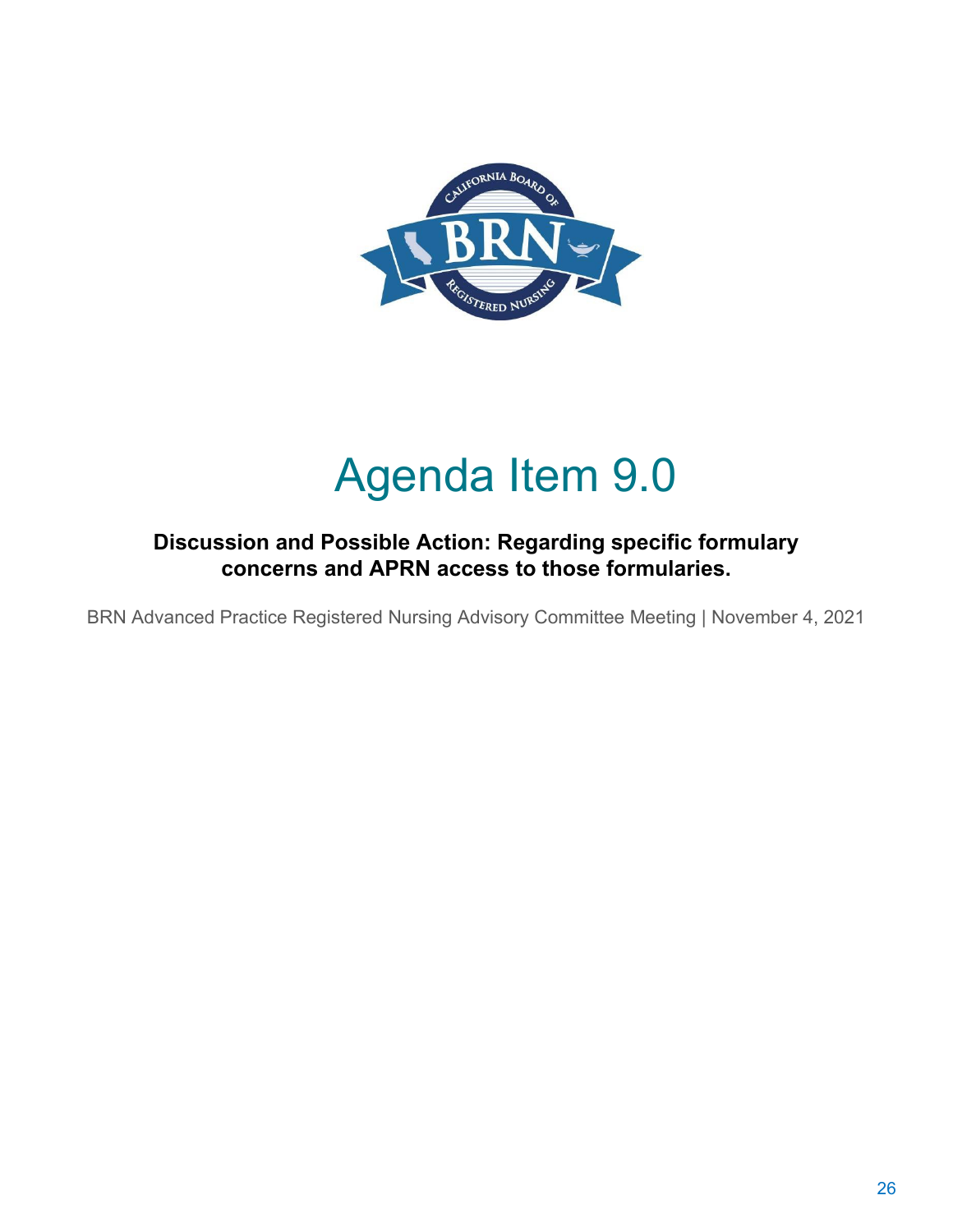#### **AGENDA ITEM:** 9.0 **DATE:** November 4, 2021

#### **ACTION REQUESTED: Discussion and Possible Action:** Regarding specific formulary concerns and APRN access to those formularies

**REQUESTED BY:** Mitchel Erickson, NP - BRN APRN Advisory Committee Chair

#### **BACKGROUND:**

 practice in California for NPs. The 'practice of medicine" is guided by an explicit definition involving the penetration and manipulation of human tissue. It would be likely defined that some of aesthetic procedures involve these definitions and would require, under current regulation, these activities be included in an individual NP's standardized procedure. The NP would be required to be privileged to engage in aesthetic procedures meeting the definition of "the practice of medicine". At the prior APRN Advisory Committee meeting there was a question from the public regarding aesthetic

 the limits of their furnishing license. The formulary or prescribing practices of the NP, under current regulation, Additionally, any prescribed medications required for aesthetic procedures would fall into the described or assigned formulary of the practice setting as would any other prescribed medication made available by a NP per would also appear in the standardized procedure of the NP.

#### **RESOURCES:**

All from the BRN website other than the blog post but some are very dated and not recently reviewed.

[Elective Cosmetic Medical Procedures or Treatments: Med Spa](https://www.rn.ca.gov/pdfs/regulations/npr-b-78.pdf) 

[California Has Strict Laws Regarding Laser Treatments and Injectables -](https://www.americanmedspa.org/blogpost/1633466/283265/California-Has-Strict-Laws-Regarding-Laser-Treatments-and-Injectables) American Med Spa Association

Browse - [California Code of Regulations \(westlaw.com\)](https://govt.westlaw.com/calregs/Browse/Home/California/CaliforniaCodeofRegulations?guid=IB46A3F40D48E11DEBC02831C6D6C108E&originationContext=documenttoc&transitionType=Default&contextData=(sc.Default)) 

[Study and Evaluation: Use of Laser or Intense Light Pulse Devices \(ca.gov\)](https://www.rn.ca.gov/pdfs/regulations/npr-i-36.pdf) 

[Regulations: Physician Availability: Elective Cosmetic Procedures \(ca.gov\)](https://www.rn.ca.gov/pdfs/regulations/npr-b-79.pdf) 

[The Bottom Line: The Business of Medicine -](https://www.mbc.ca.gov/Download/Documents/medical-spas-business.pdf) Medical Spas

#### forwarded to the NPAC recommending a FAQ regarding NPs **NEXT STEPS:** The discussion and guidance regarding this agenda item will be involved in aesthetic practice as needed especially under their work on AB 890.

**FISCAL IMPACT, IF ANY:** 

**PERSON(S) TO CONTACT:** McCaulie Feusahrens

 California Board of Registered Nursing Chief of the Licensing Division [mccaulie.feusahrens@dca.ca.gov](mailto:mccaulie.feusahrens@dca.ca.gov)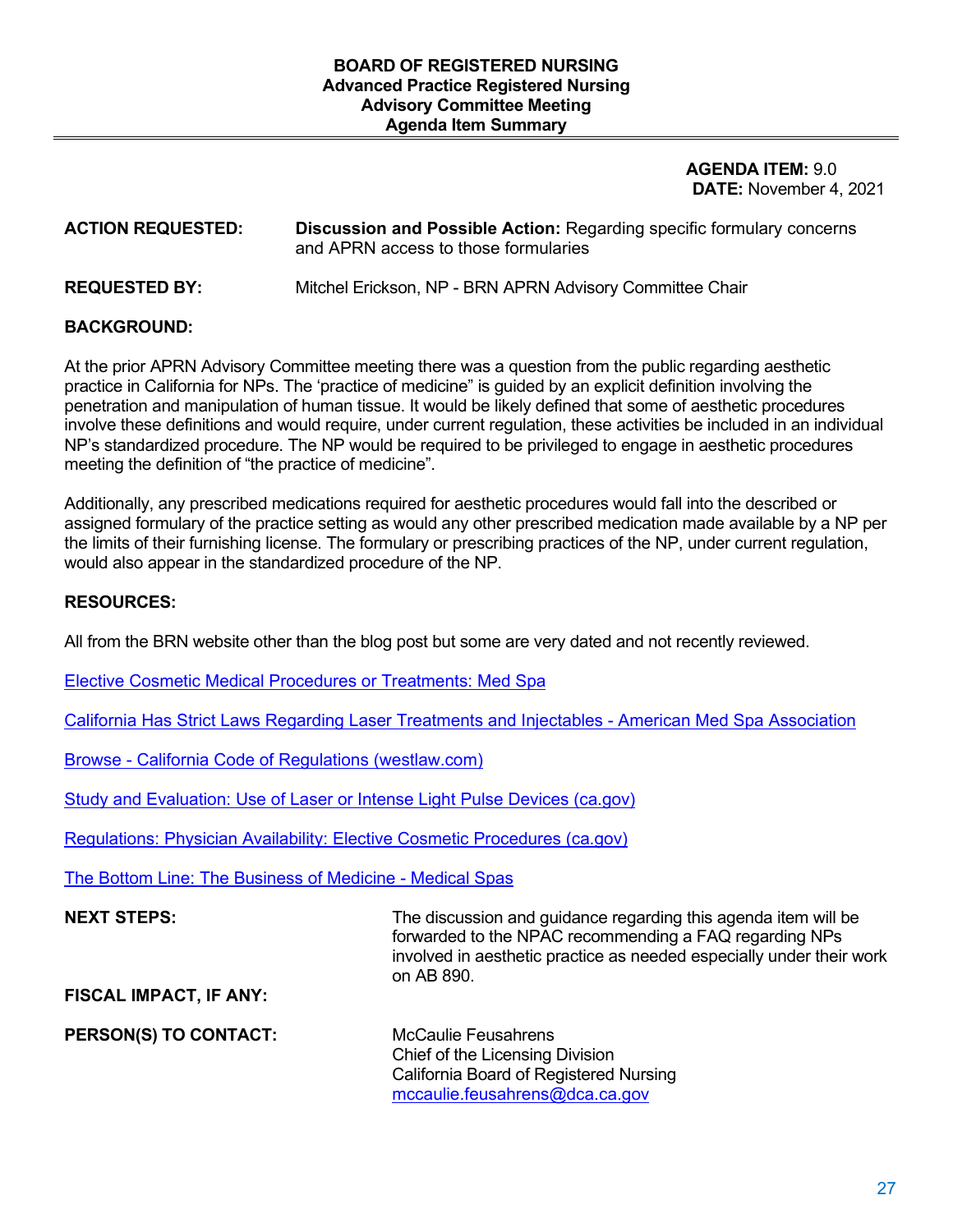

# Agenda Item 10.0

### <span id="page-27-0"></span>**Discussion and Possible Action: Establish and vote on a schedule for the APRN Advisory Committee meetings for 2022.**